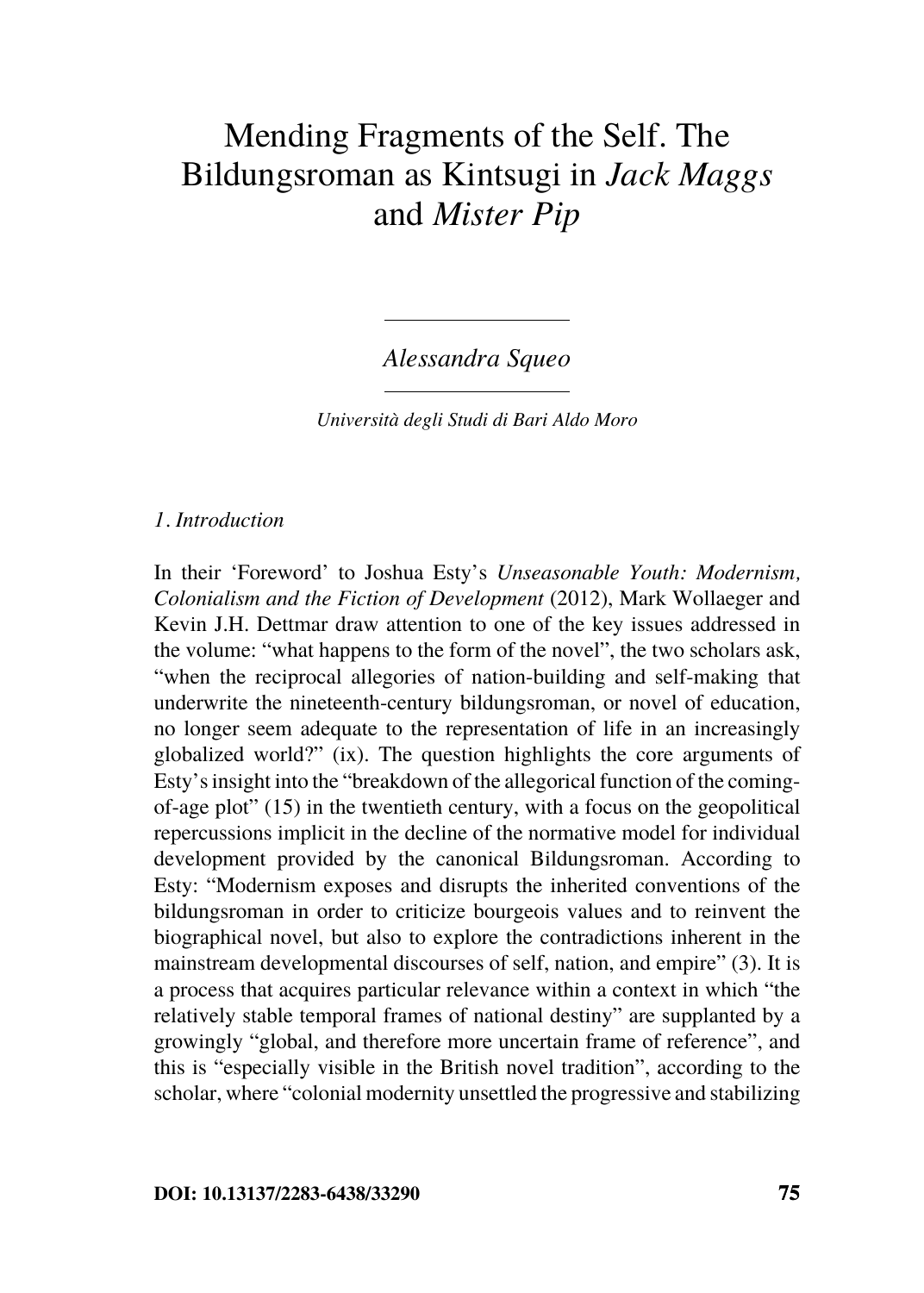discourse of national culture by breaking up cherished continuities between people and its language, territory and polity" (6).

These observations invite further reflection on whether, and to what extent, the Bildungsroman as a "symbolic form of modernity" (Moretti 5) can still make sense today, at a time when notions of individual, collective, cultural, national, religious, or gender identity have been deeply problematized (Belamghari; Hall). It is above all the Bildungsroman's relation to "a specific image of modernity: the image conveyed precisely by the youthful attributes of mobility and inner restlessness", and entailing "a bewitching and risky process full of 'great expectations' and 'lost illusions' (Moretti 5), that has triggered a new surge of interest in the last few years. In line with the wider theoretical agenda of genre criticism, positing that "literary genres are experimental constructs which are constantly being renegotiated by new works that come into contact with them", some scholars have rejected the "myopic […] critical commonplace of the decline of the genre during the modernist period", highlighting instead how, "in reality, the novel of formation continues to thrive in post-colonial, minority, multicultural, and immigrant literatures worldwide" (Boes 234, 239).

Along with the diverse expressions of the Bildungsroman paradigm in European fiction (Summerfield and Downward), the coming-of-age model has thus been shown to move creatively across a much wider range of cultures and to adjust productively to a variety of contexts. As "one of the most popular and enduring genres in literary history", characterized by a "remarkable adaptability", as Sarah Graham has put it, the Bildungsroman has been inventively redesigned in order to lay bare the incessant individual struggle to find a place within an increasingly complex universe. Therefore, whilst "historically associated with realism" and "originally concerned with young, white, privileged, heterosexual men", the Bildungsroman has come "to give expression to the marginalized and silenced, in writing about the formative experiences of women, LGBTQ people, and postcolonial populations" (Graham 1). In this sense, reconfigurations of the Bildungsroman paradigm range from contemporary American fiction focusing on ethnic female identity (Bolaki) to countless African and Australian novels engaging with issues of race, class, nation, sovereignty and violence in a postcolonial light (Hoagland; Pipic). Likewise, the 'network novel' that Nancy Armstrong and Leonard Tennenhouse have identified as an 'alternative' genre to the canonical 'novel of formation'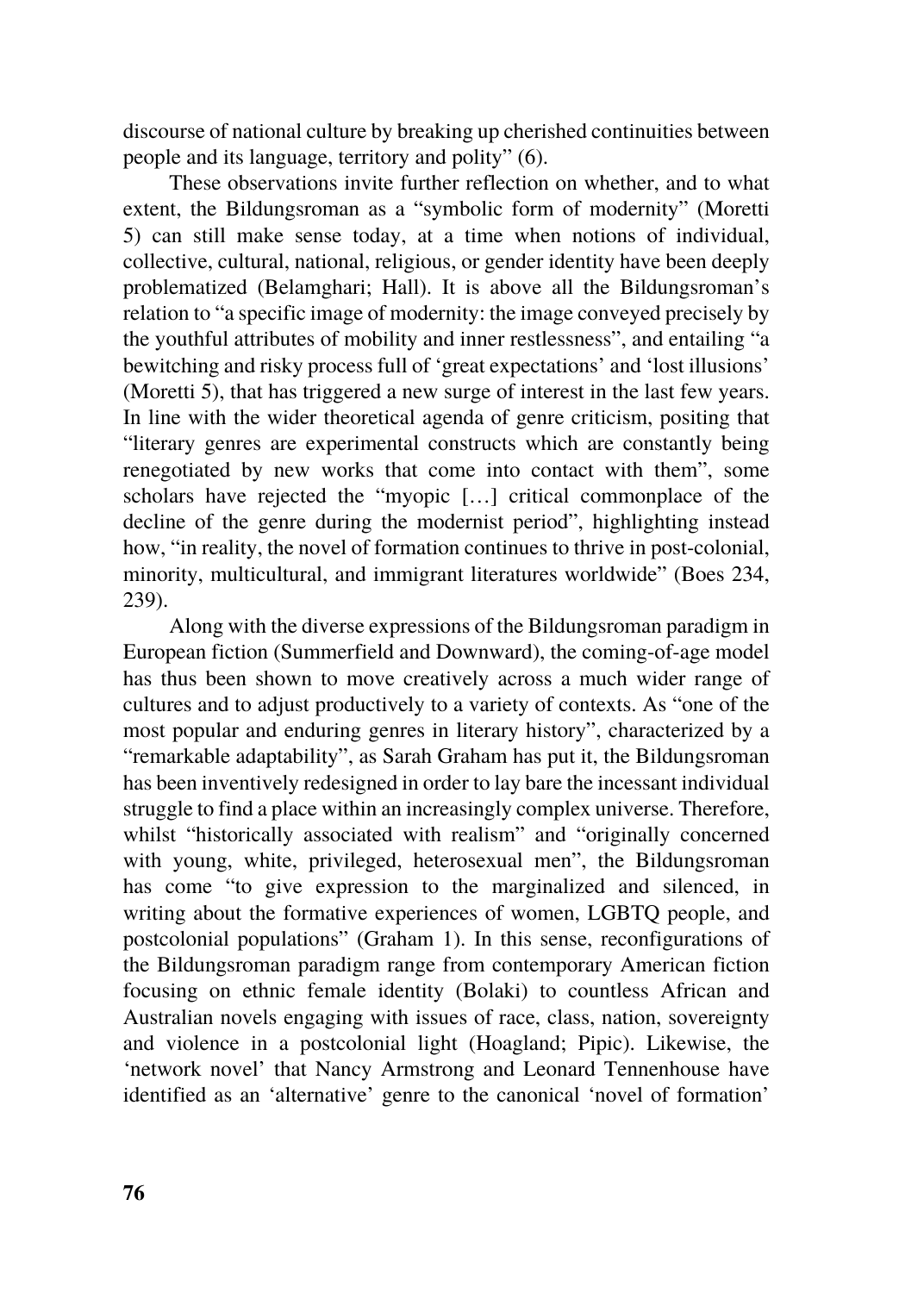has been shown to be another "distinct but interrelated aspect of the Bildungsroman" (Falk 107)<sup>1</sup>.

Arguing that such a radical reshaping of the traditional Bildungsroman has made its contours difficult to draw, Marc Redfield has gone so far as to identify inherent contradictions in what he defines as a *phantom genre,* a mere construct of aesthetic ideology that "may be expanded to apply to any text that can be figured as a subject producing itself in history, which is to say any text whatsoever" (202). To some extent, this broad inclusiveness of the genre was already largely implicit in Franco Moretti's view of the "semantic hypertrophy" of the Bildungsroman form, considering that "[e]ven those novels that clearly are *not Bildungsroman* or novels or formation are perceived by us against this conceptual horizon", thus bearing "witness to the hold of this image on our models of analysis" (15)*.* Nonetheless, bearing in mind that "critical attempts to establish the origins of the Bildungsroman as a significant genre in the history of English-language fiction have […] become contentious" (Salmon 7), it is precisely this flexibility that is regarded today as the very essence of a genre that "can be detached from its initial context and used productively across different historical periods and cultures" (Bolaki 1). Introducing the proceeding of the 2020 Conference on *The Bildungsroman: Form and Transformations,* John Frow, Melissa Hardie and Vanessa Smith have remarked on the inherent variability of the Bildungunsroman paradigm as its most relevant and productive feature:

These variations point to the way in which a supposition of the Bildungsroman's centrality for the European novel in particular is subject not just to formal dictates but also to *transformations* that come in themselves to *trouble the normativity* of this idealised form and promote instead the *instability* of the key terms and concepts it wishes to centre: masculine gender, youthful malleability, cosmopolitan life as 'worlding' and education delivered as an adumbration of possibility, experience, or desire. If the Bildungsroman, then, has long been understood as *forming and deforming* in tandem, even scholarship that sought to set the lineaments of the genre in stone gestured toward such *instability.* (1906 my emphasis)

In the light of the ongoing theoretical debate on the 'transformative' power of the genre, and with a view to illustrating how the paradigm has been assimilated, reshaped and creatively adapted to new 'narratives of selfformation' in the contemporary novel (Armstrong), this paper focuses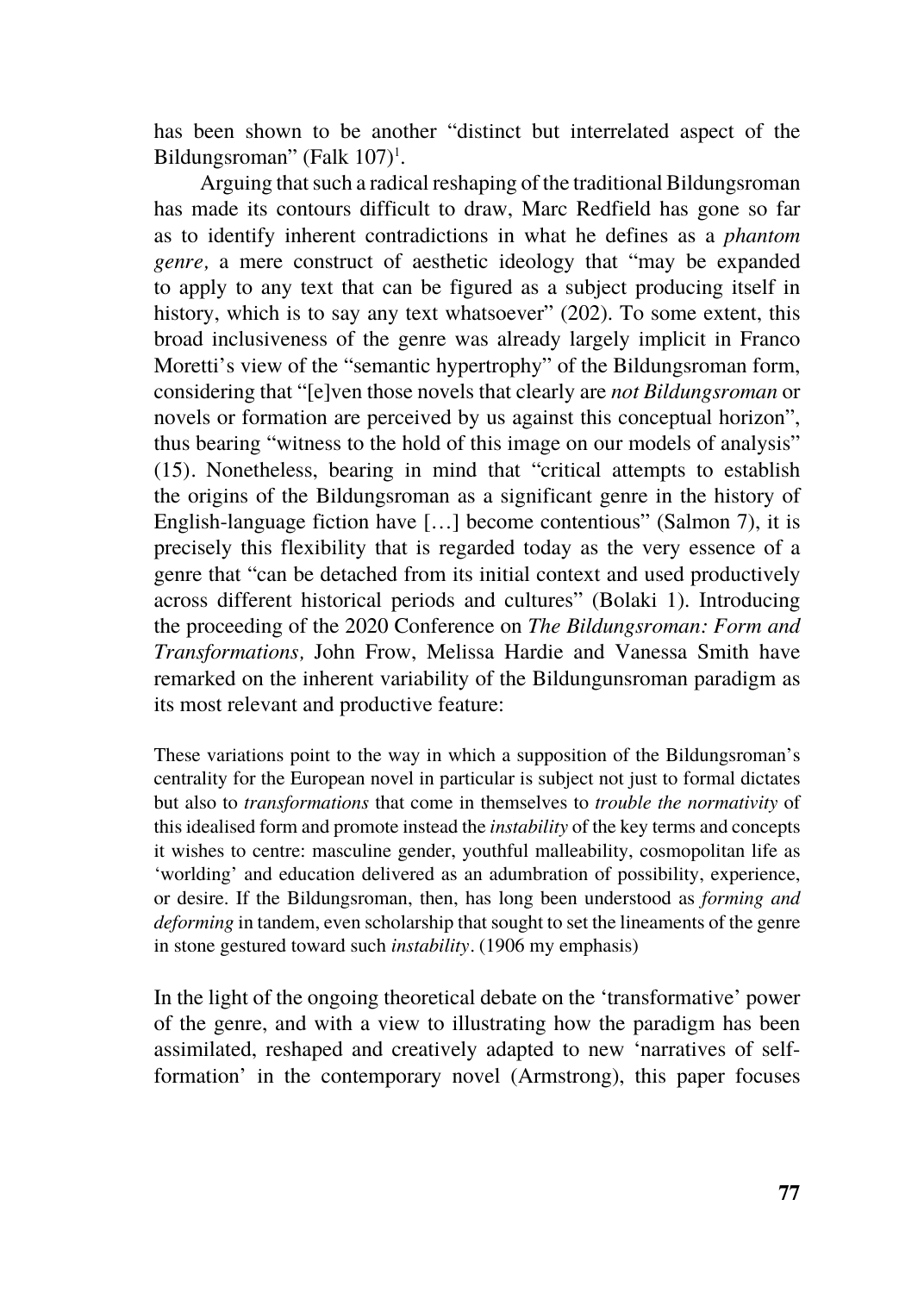on *Jack Maggs* (1997) by the Australian novelist Peter Carey and *Mister Pip* (2007) by the New Zealand writer Lloyd Jones through the metaphor of the Japanese art of Kintsugi. Insofar as it displays cracks and repairs in the mended ceramic pieces rather than hiding them – thus celebrating 'imperfection' and accepting 'the loss of wholeness' without disguising the damage – Kintsugi philosophy offers the lens, as I will argue, through which the postmodern 'narrative of self-formation' in the two texts is reimagined. Without overlooking the diverse backgrounds they emerge from, and the far-reaching repercussions of the different issues they address, the paper sheds light on the different ways in which both novels engage with, and imaginatively reinterpret Charles Dickens's *Great Expectations*, a novel that has itself been regarded as one of the most atypical instances of the English Bildungsroman, a "perverse and obstinate counter-model" (Moretti 265), an "unconventional Bildungsroman" (Cao 2017, 26) weaving 'antinovel-of-formation' aspects into an intricate narrative structure.

To some extent, in line with to the last few decades' fascination with 'Victorian afterlife' (Kucich-Sadoff) and cultural 'appropriations' of the Victorians, both works may be said to bear traces of Neo-Victorianism, as it has been defined by Ann Heilmann and Mark Llewellyn, "*selfconsciously engaged with the act of (re)interpretation, (re)discovery and (re)vision concerning the Victorians*" and testifying to a "sustained need to reinterpret the Victorians and what they mean to us" (4, 9 emphasis in the original). Of course, one should not fail to notice the potential risks of an Anglocentric bias implicit in the term, as the two scholars themselves have pointed out: "replacement – or displacement – of the term 'neo-Victorianism' into international and global contexts is not without its own perils, suggesting as it does an overarching narrative that erases the specificities of cultural memory and inculcates a homogenisation of heritage" (Heilmann and Llewellyn 2013: 26). The risk lies, more specifically, in what has appeared to be "a consolidation of an imagined, unified, monocentric perspective on the many diverse neo-Victorian figurations produced globally: a perspective that is at its broadest 'Western' and at its narrowest 'Anglophone'" (Primorac-Pietrzak-Franger 4).

From a wider theoretical standpoint, *Jack Maggs* and *Mister Pip* undeniably establish a complex intertextual dialogue with "the cultural event called 'Charles Dickens's *Great Expectations'*, to borrow Mary Hammond's definition: in different ways, they testify to how, far from being "an immutable work of art to be kept behind glass and admired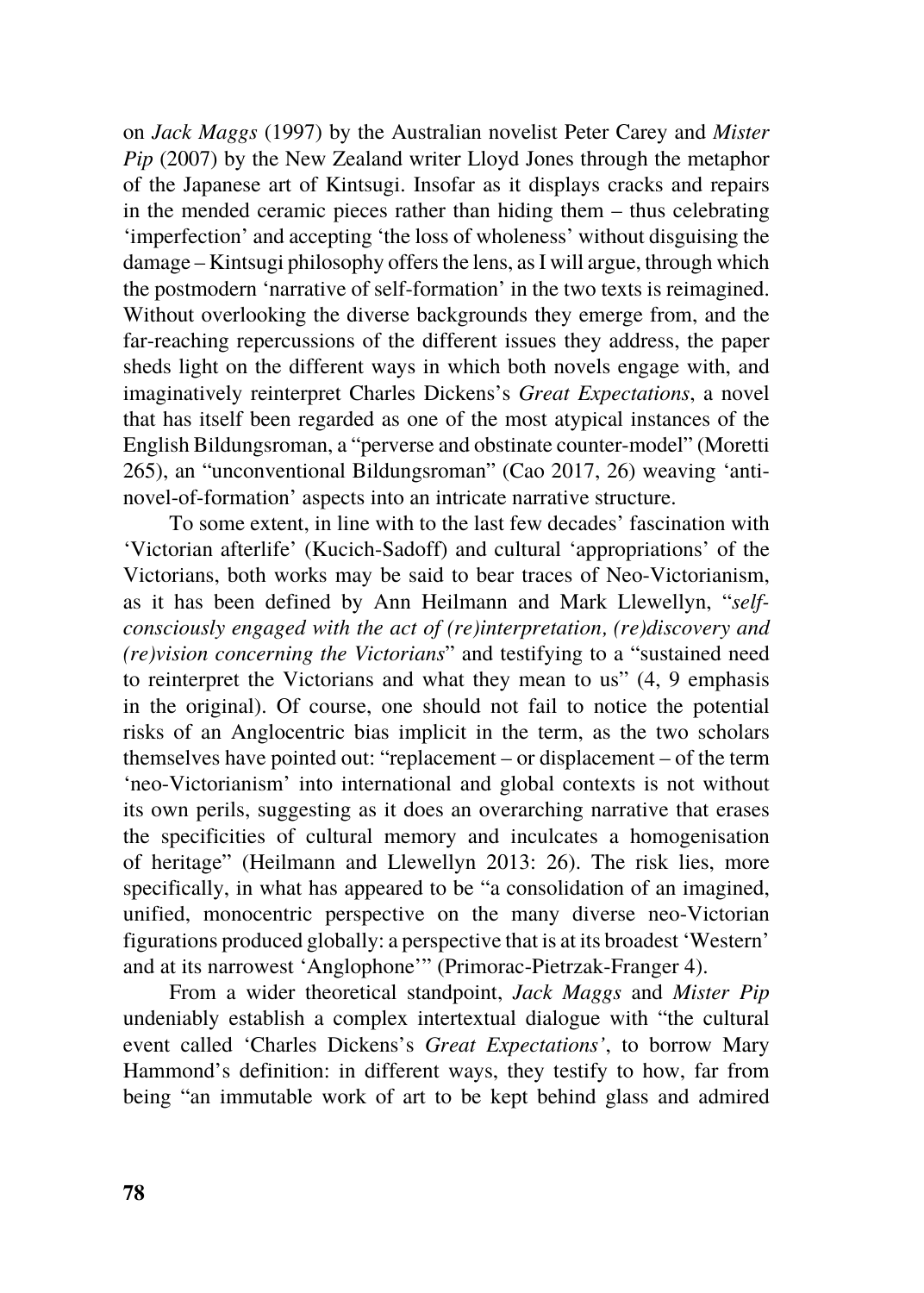from a distance", it should be more aptly looked at "as an Ali Baba's cave of treasures which can be – and perhaps more importantly, always has been – plundered at will" (11). Admittedly, many other rewritings of the Victorian masterpiece address the issue of identity and self-formation of the 'postmodern subject' from a variety of perspectives exemplified, to mention a few, by Sue Roe's *Estella: Her Expectations* (1982) or Kathy Acker's *Great Expectations: A Novel* (1983) that creatively switches across diverse narrative viewpoints, identities and genders in her attempt "to deconstruct and even partially explain the instability of the postmodern self" (Hammond 177)<sup>2</sup>. According to Ankhi Mukherjee, in many of these re-workings of the canonical novel

the constructedness of the literary artefact is seen as analogous to the constructedness of identity categories and cultural formation: the work of rewriting, then, is to look awry at virtual pasts, interrupt collective identities and the habitual coherence of cultural experience, and confront the social discourse informing memorable acts of literature. (54)

Set within the context of various adaptations of Dickens's text in different genres and media formats that have attracted increasing scholarly attention over the last few years (Cao 2016; Hammond; Marroni), *Jack Maggs* and *Mister Pip* more specifically intertwine the topic of the 'construction/ reconstruction' of individual identity with crucial postcolonial issues (Butter; Colomba; Hassal; Latham; Taylor; Walker); furthermore, the two novels have been shown to entwine individual and collective experiences of shock and suffering in the light of trauma studies (Ho; Sadoff).

Developing at the intersection between neo-Victorian perspectives and postmodern approaches to the issues of metafictional 'adaptation' and 'appropriation of the past' (Hutcheon) – in the awareness of the several overlapping areas with postcolonial rewriting (Albertazzi; Gikandi; Ho; Moraru; Said) and "postcolonial neo-Victorianism" (Heilmann and Llewellyn 69) – this paper aims to illustrate how the two texts refashion the Bildungsroman model from distinct, but complementary standpoints. In different ways, *Jack Maggs* and *Mister Pip* mark a shift, I will argue, from the idea of 'Bildung' as organic growth to an evocative process of 'mending fragments', whose metaphorical and metafictional implications deserve more attention than they have received thus far. In particular, keeping in mind "the astonishing range of interpretative possibilities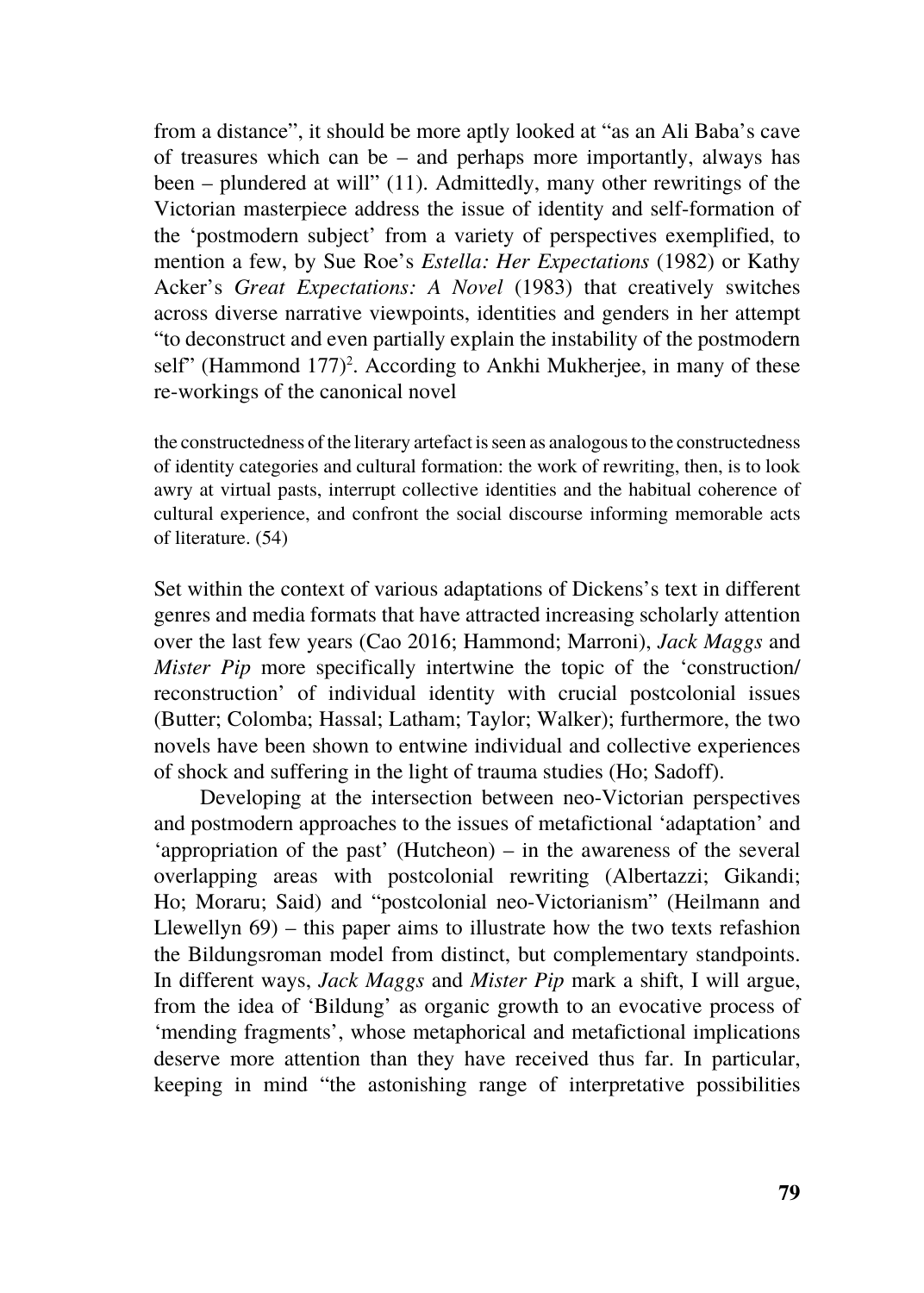inherent in the polysemic notion of Bildung" (Horlacher 128) and its complex etymology implying ideas of 'developing', 'building', as well as 'shaping' and 'outlining'<sup>3</sup> , the following pages will illustrate how the Japanese technique of Kintsugi – which 'exhibits' the scars between the broken parts of repaired pottery by means of gold lines – provides a powerful metaphorical equivalent for the distinctive model of selfformation/self-narration epitomized by the two novels. In this sense, light will be shed on how both *Jack Maggs* and *Mister Pip* bear witness to new ways in which the Bildungsroman – "at once one of the most successful and one of the most vexed contributions that German letters have made to the international vocabulary of literary studies" (Boes 230) – continues to morph and incorporate itself into the contemporary novel.

### *2. Carey's 'reversed'* Bildung*: writing back to Dickens*'*s model*

As most notably exemplified by its early canonical expressions, relying on a "model of progressive maturation, insight, and social adjustment", the Bildungsroman paradigm has been briefly outlined in the following terms: "a young man from the provinces seeks his *fortune in the city*, and undergoes of process of *education in the ways of the world* such that he eventually becomes *reconciled* with it" (Frow et al. 1905 my emphasis). Seen in this perspective, Carey's *Jack Maggs* appears as a clear postcolonial attempt at 'writing back' (Albertazzi; Ashcroft et al.) to the English literary canon by undermining the narrative archetype embodied by an unconventional Bildungsroman such as *Great Expectations,* imbued with patterns of 'return', 'repetition' and 'regression' (Brooks) along with paradigms of 'growth' and 'development'<sup>4</sup> .

Largely inspired by Edward Said's *Culture and Imperialism* (1993), and responding to its invitation to "read the great canonical texts […] with an effort to draw, extend, give emphasis and voice to what is silent or marginally present or ideologically represented in such works" (7), Carey asserts that the point of view from which an Australian should read *Great Expectations* is different from the one assumed by the Victorian novelist:

One day, contemplating the figure of Magwitch, the convict in Charles Dickens's *Great Expectations*, I suddenly thought 'this man is my ancestor!' [...] Dickens encourages us to think of him as the 'other', but this was my ancestor, he was not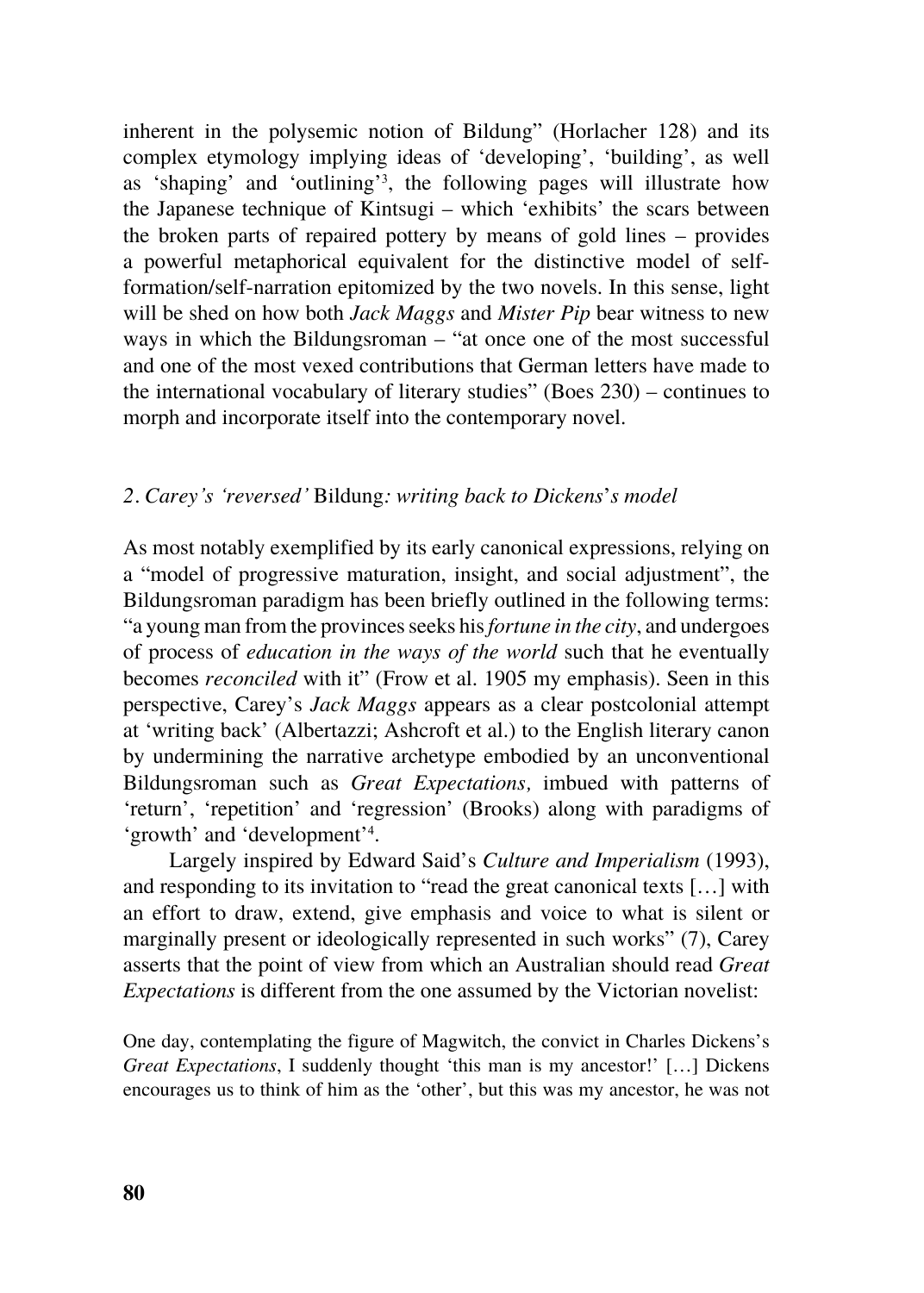other. I wanted to reinvent him, to possess him, to act as his advocate. I did not want to diminish his 'darkness' or his danger, but I wanted to give him all the love and sympathy that Dickens's first person narrative provides his English hero Pip. That's where I started. ("Interview", online)

Hence, subverting Dickens's narrative perspective and his main focus on Pip's 'progressive maturation', Carey shifts the centre of attention from the orphan to the escaped convict, here rechristened Jack Maggs, who becomes the key character. While set in the heart of Victorian London, Carey's novel is thus largely filtered through the eyes of a character who is literally and metaphorically coming back from the 'periphery' of the Empire, from the 'other side' of the world, and accordingly providing counter-discursive views of the metropolitan 'centre'. Considering the prominent issues of 'standpoint' and 'position' in "the dialectic of place and displacement" underpinning postcolonial literature (Ashcroft et al. *Key Concepts*, 5; Bhabha; Goldie), *Jack Maggs* represents, first of all, an imaginative act of *appropriation*, an attempt to 'invade' and 'repossess' ("Interview" online) the spaces of imperial fiction by re-imagining Dickens's fictional universe from an antipodean standpoint (Jordan; Maack; Thieme).

It is from this 'inverted perspective' that Carey refashions the Bildungsroman paradigm, adapting it to the story of Jack Maggs. Like Dickens's Magwitch, Maggs leaves the Australian penal colony and comes back to London illegally with the aim of meeting Henry Phipps, the orphan he has helped to become a Victorian gentleman, thus asserting his own English identity: "I am a fucking *Englishman,* and I have English things to settle. I am not to live my life with that vermin. I am here in London where I belong" (128). The novel emblematically opens with Maggs's arrival in the metropolis where, after realizing that Phipps has mysteriously left for an unknown destination, he takes a job as a footman in the house next door, in order to wait for his return. Unaware of Phipps's true nature as a snobbish and ungrateful parasite who is intentionally escaping the encounter with his benefactor, Maggs breaks into Phipps's deserted house every night through an unlatched window, sits at his desk and writes letters to his 'adoptive son' in order to offer him a 'faithful' autobiographical account of his adventurous existence. He thus provides his own comingof-age narrative, beginning with the origin of his name – so reminiscent of Dickens's renowned opening paragraph ("My father's family name being Pirrip, and my Christian name Philip, my infant tongue could make of both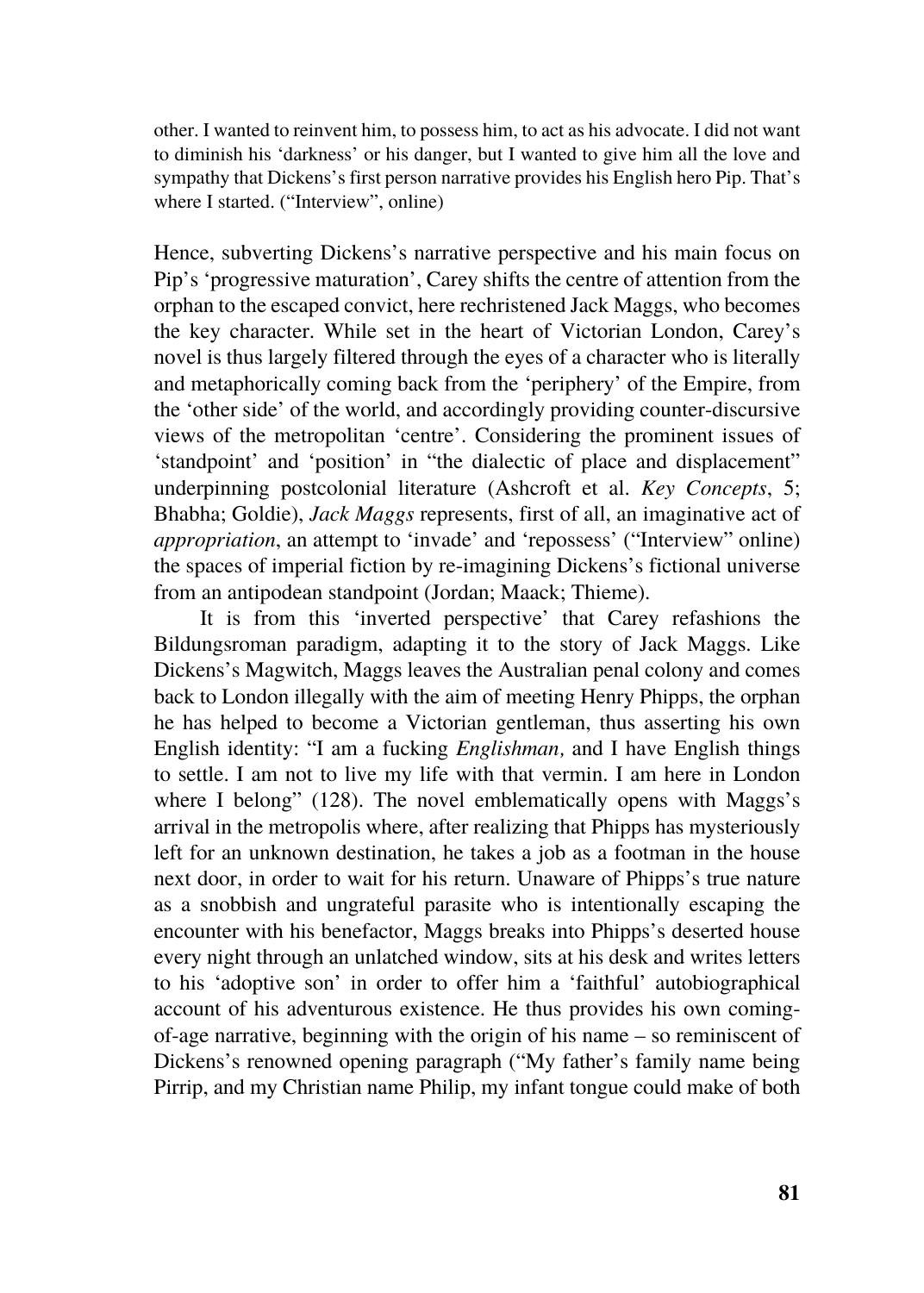names nothing longer or more explicit than Pip. So, I called myself Pip and came to be called Pip"; 3) – and offering the accurate description of his life, from the time he was abandoned on the Thames mudflats and then rescued and raised as a criminal by London burglars, until he was sent to a penal colony in South New Wales:

You have known for many years that my name is Jack Maggs, although Maggs was not my father's name, but a name given to me by my foster mother who believed I talked too much. What my father's name was I cannot tell, for when I was just three days old I was discovered lying in the mud flats 'neath London Bridge. (75)

Written backwords, from right to left, as a device to protect his dangerous secrets, and with a special ink that gradually fades away ("he watched these fresh lines fade, first to lilac, then to white; until, that is, they became invisible"; 74), Maggs's letters offer the first of a series of references to his use of 'writing' as a precarious attempt to construct/reconstruct his identity by giving 'form' and 'significance' to the broken fragments of his tumultuous existence, an idea that bears increasing resemblance to the philosophy behind Kintsugi. But Maggs's letters mark above all a meaningful shift from Dickens's narrative focus on Pip's 'great expectations' to Peter Carey's emphasis on Maggs's 'High Hopes':

I had hopes you might return tonight […] but I have waited these hours on the settle, and now at your very handsome walnut desk in vain. It is a most melancholy business to be solitary in the place in which I did invest such High Hopes, but I do trust my disappointment will be brief. I have a messenger who will soon fetch you. If you now read this letter it can only be because you have met up with him, the Thief-taker, and has told you how to make these words visible. (74)

If the use of 'disappearing ink' hints at the 'invisibility' to which Maggs has been condemned by a 'respectable' Victorian society that has tried to get rid of the criminals' disturbing presence by making them literally 'vanish' into the penal colony (Dolce 221), mirror-writing signals a symbolic inversion of the narrative stance embodied by Dickens' canonical text. This is "necessary for the expression of subaltern utterance" (Thieme 116) and, more precisely, of the antipodean standpoint of the "returned convict", a figure that "haunted middle-class English society throughout the early and middle part of the nineteenth century" (Thieme 106).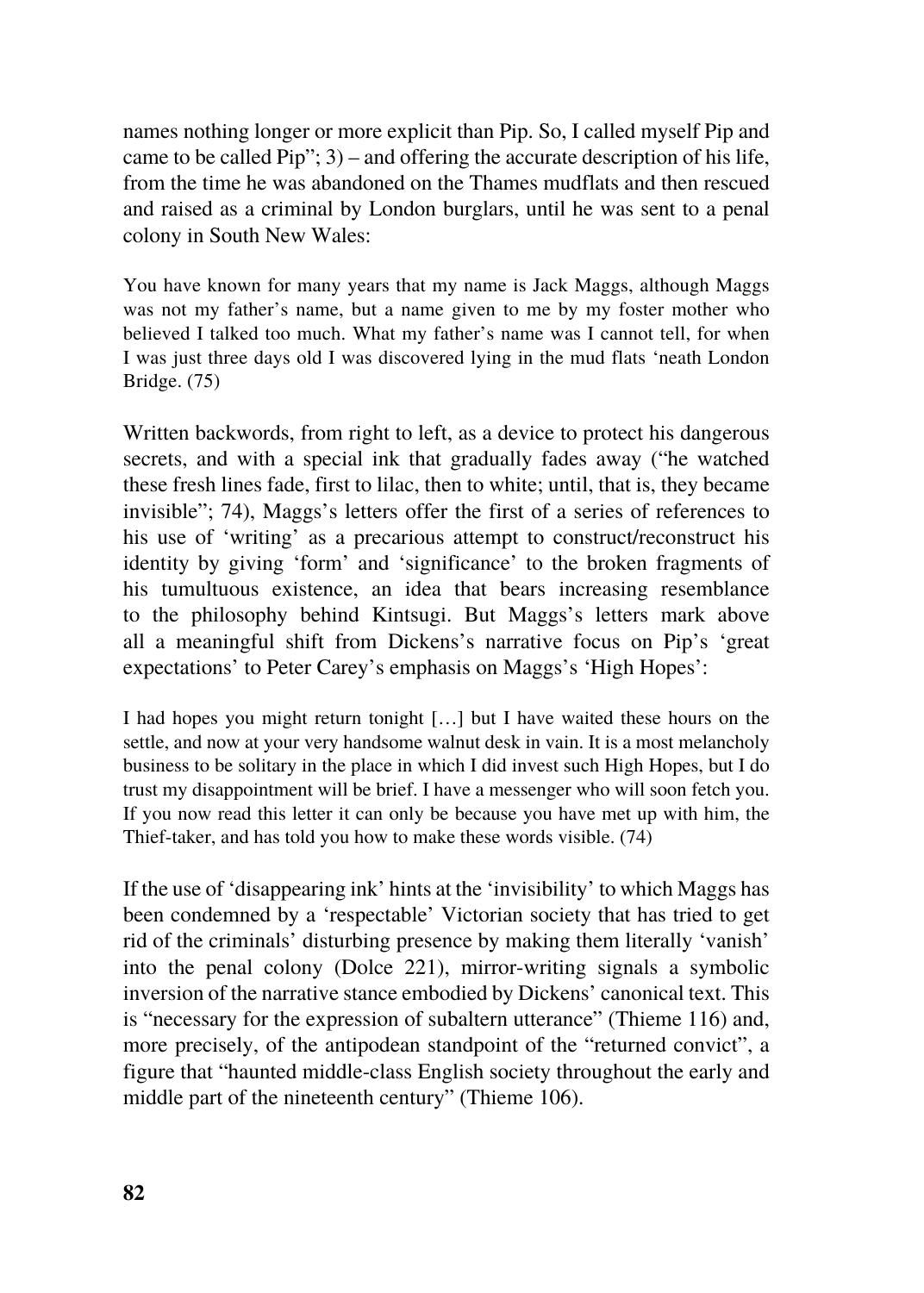In line with this 'inverted' narrative perspective, Carey's novel undermines the ideology implicit in the Bildungsroman model, beginning with the tenet that 'fortune' must be sought 'in the city' and that a process of *'*education in the ways of the world' and an eventual 'reconciliation' with it are the necessary conditions of individual progress (Frow et al. 1905). Meaningfully, these assumptions are overtly challenged by the events that occur during Maggs's three-week stay in London, unfolded in the present timeline of the novel. Far from finding a welcome, let alone his 'fortune' in the city, Maggs keeps knocking in vain on Phipps' closed door ("He knocked quickly, firmly, but politely. When there was no immediate answer, he knocked again. And then, a minute later Rap-rap-rap", 6) and is then icily rebuffed by Ma Britten, his childhood protector whom he once called 'mother', who leaves him standing alone, in front of another shut door, in the opening pages of the novel:

She hesitated, peering into the night, one hand ready on the door handle. "What are you doing here?" she whispered. "You are a dead man if they find you."

"This is a nice home-coming."

"Don't bring your trouble here" she said. […]

"I'm going well myself" the stranger said. "You going to ask me in?"

She made not move to offer an invitation […] "Aren't you worried someone's going to hang you?" Having made this bitter speech, she stepped inside the house and closed the door behind her". (4-5)

Ma Britten, who emblematically makes her living by selling abortion pills, undermines the very notion of 'motherhood' associated to 'Mother Britain', as her name ironically suggests: she epitomizes the image of a 'mother country' that has no qualms about abandoning her own children, an idea that is repeatedly echoed throughout the novel. Thus, after discovering the true wicked nature of his 'English' son who eventually even tries to murder him, Maggs wakes from the dream of his idealized image of England (Maack 239), and 'the city of London' suddenly appears to him as a hellish place to escape from, embodying the darkest sides of the imperial 'metropolitan centre' (Said). Accordingly, only three weeks after his arrival, the convict leaves London with Mercy, the maid he has fallen in love with, and returns to South New Wales, where he peacefully spends the rest of his life with his own 'real' Australian children and where, as the final pages of the novel ironically point out, "he very quickly gave birth to five further members of 'that Race" (327).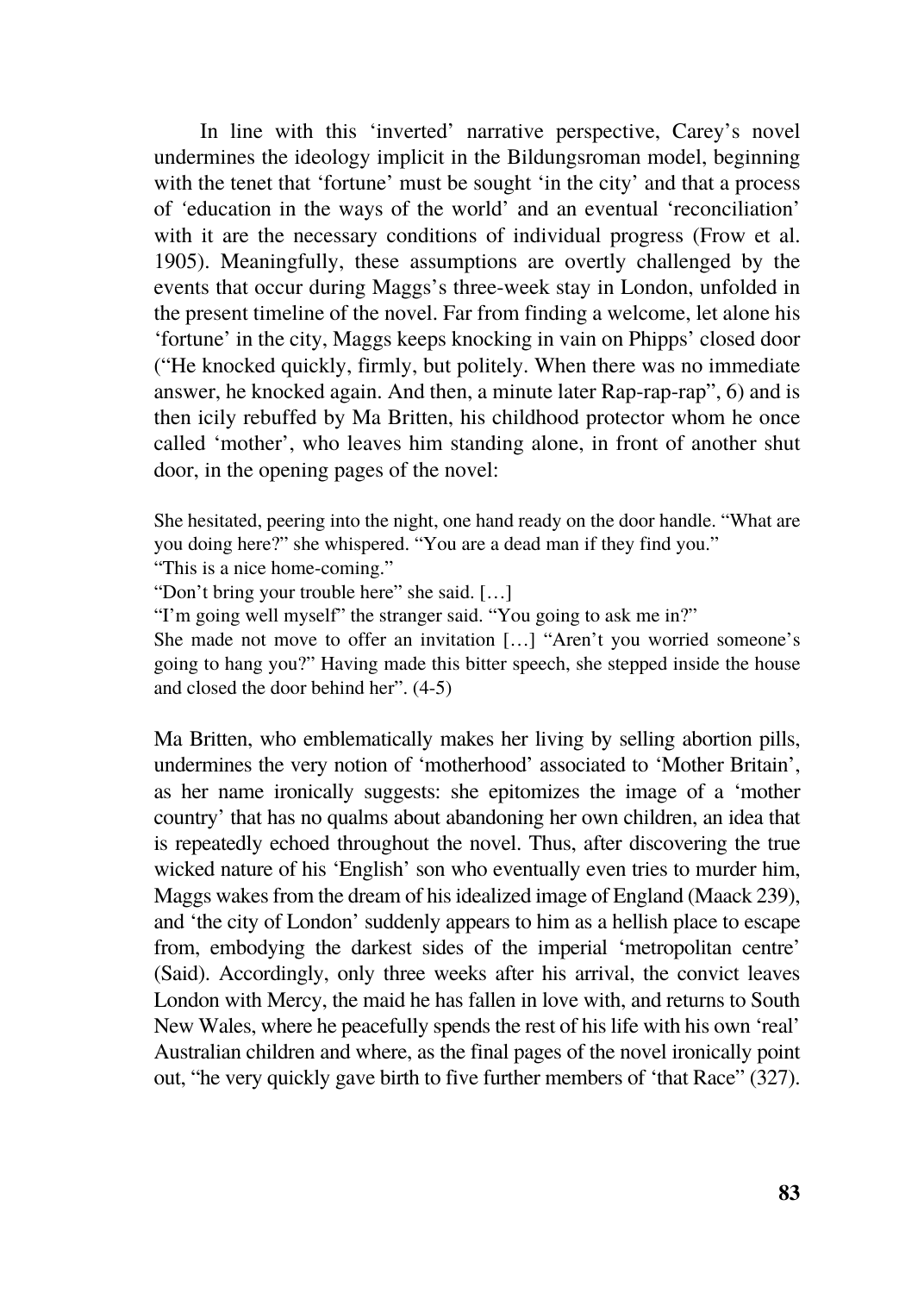In opposition to the Bildungsroman view of individual maturation in terms of 'social adjustment' and 'education in the ways of the world', Maggs's final decision rather suggests a stern attack on 'that world', a theme that Carey entwines with his crucial postcolonial concerns, offering his unequivocal response to a typical Australian mind-set (Maack 2005), perfectly represented in Dickens's novel:

The things that engages me with the book were the degree to which I thought Magwitch was behaving in a really Australian way. He is cast out, he is treated very badly, and all he can think to do, at risk of his own life, it to go and live with his abusers. That became the emotional focus of the book because that was about us […] When I grew up the convicts were nothing to do with me and the people I must have identified with must have been the soldiers, the jailers, and England was home. My grandfather, who had never been here, called England home. (Carey "Inner Conviction" online)

Furthermore, considering the 'rhetoric of space' implicit in the tensions between the 'metropolitan center' and the 'periphery of the Empire' (Albertazzi; Ashcroft et al. *The Empire*, 45-46; Chrisman; Dolce 217- 218; McLeod), the convict's return to Australia challenges the ideological implications of the 'imperial narrative model' that conventionally portrayed colonies as an off-stage peripheral location where characters disappear whenever their narrative function has been accomplished (Said).

At a still deeper level, however, what *Jack Maggs* questions is the very possibility of a narrative of self-formation as an organic and coherent 'Bildung', an idea that acquires particular relevance in the light of the metafictional concerns that Carey weaves with postcolonial issues in his complex narrative construction. Indeed, Maggs's attempt at re-counting the story of his life in his letters to Phipps is contrasted with the project of Tobias Oates, the other central character of the novel, an ambitious but penniless novelist at the beginning of his career who is reminiscent of Dickens himself (Maack 231- 32). Fascinated by a 'criminal mind' that he sees as a precious source of literary inspiration – a "Criminal Mind […] awaiting its first cartographer" (90) – he persuades the convict to become the subject of his mesmeric experiments during which he lays bare the dark secrets of Maggs's long years in the penal colony. Reworking the convict's 'stolen' memories and adapting them to his literary projects, he thus starts writing his own deceitful, biased and ideologically charged version of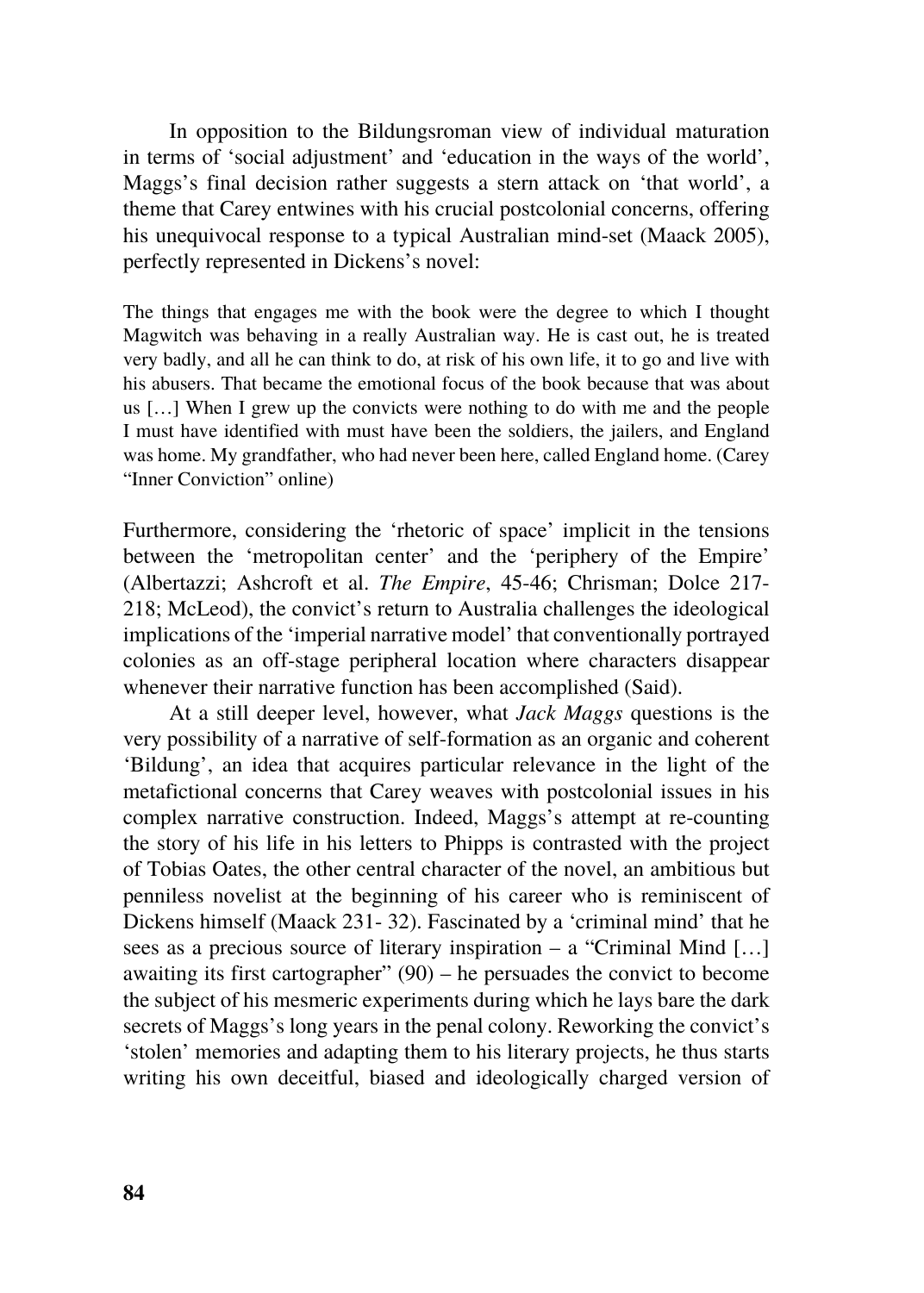Maggs's story in a novel that is clearly reminiscent of *Great Expectations*: "*The Death of Maggs*, having been abandoned by its grief-stricken author in 1837, was not begun again until 1859 […] it first appeared in serial, then again when the parts were gathered in a handsome volume, then again when the author amended it in  $1861$ " (328)<sup>5</sup>.

Undoubtedly, the conflict between Oates and Maggs, who refuses to become his fictional character ("I'm not your comic figure, Mr Oates", 228), problematizes the Victorian set of values underpinning the novelist's 'representation' of the character's 'formation', by highlighting its unreliability and arbitrariness (Dolce 222-223). It bears clear trace of the typically postcolonial struggle for the 'control of enunciative power', the very root of imperial supremacy, as Rushdie reminds us in *Satanic Verses:*  "They describe us […] that's all. They have the power of description, and we succumb to the pictures they construct" (174). In this light, Carey dwells on the increasingly violent reactions of the convict who throws Oates' manuscript into the river – "You will not write my name in your book. You will not write the Phantom's name." "Yes." Jack then hurled the book high out of the Severn. As it flew up into the mist, its pages opened like a pair of wings. (282) – and eventually burns the last bundle of the novelist's handwritten notes in the fireplace:

When the last blaze had died away, the grate was filled with mourning: all those lines of gorgeous copperplate had become sheets of black crêpe which he now stuck at with a poker […] the wind which one again blew fiercely down the chimney and this time carried the black and broken paper out into the room. The men leapt back, coughing and waving their hands. The burnt papers rose, like black moths as high as the ceiling. (307)

More importantly, the conflict between them above all foregrounds, in broader terms, the difficult process of 'constructing' a coherent narrative of the protagonist's life, which is never offered to the reader as a progressive *Bildung,* a consistent account of "a process of teleological and organic growth, in the manner of a seed that develops into a mature plant according to inherent genetic principles" (Boes 232). Instead, through an intricate web of overlapping storylines and narrative levels, the narrative of Maggs's 'formation' emerges rather as the result of a precarious and shaky attempt to stitch together disconnected fragments, which the reader garners from different voices and incomplete, often incoherent sources: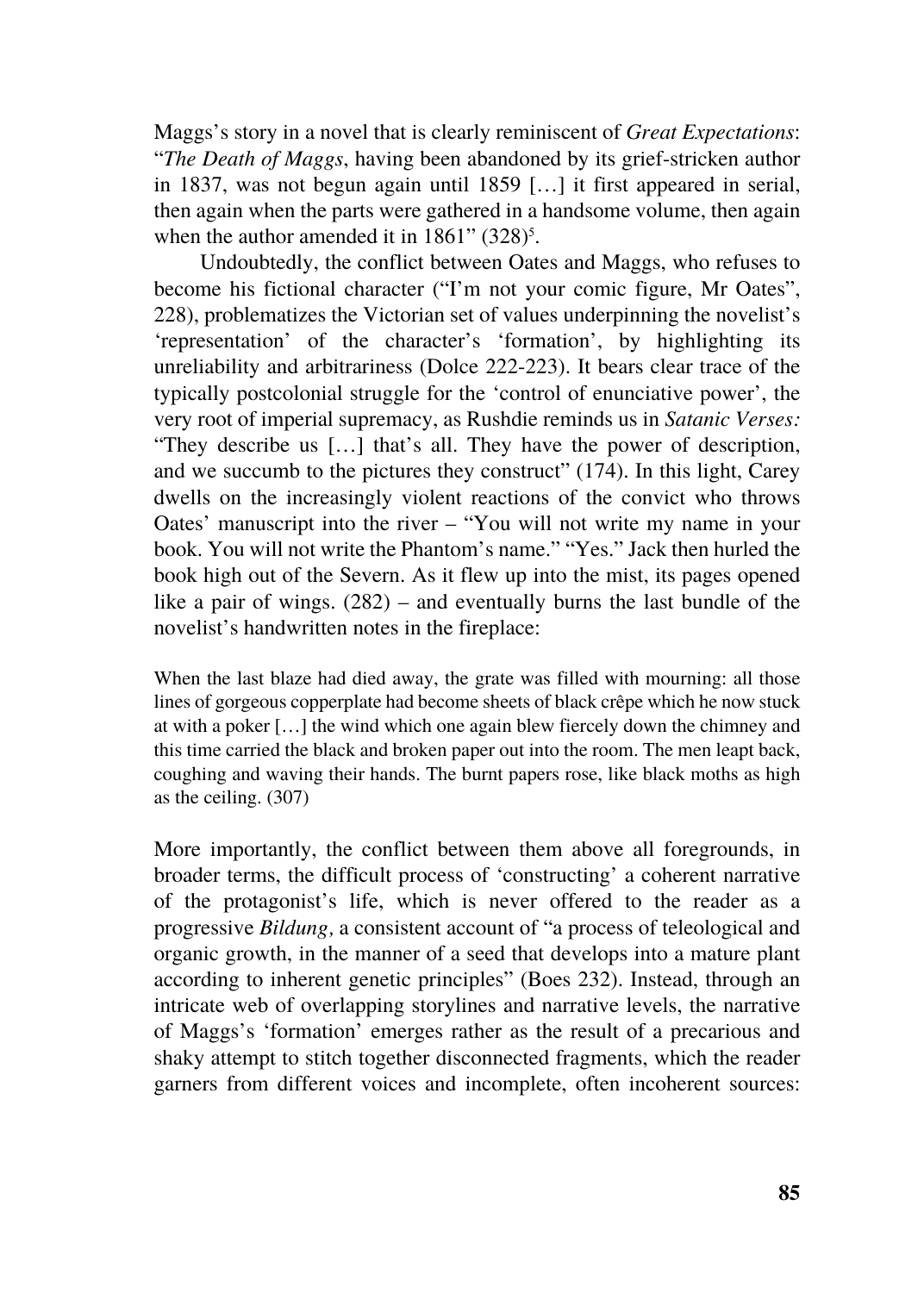the convict's memories hastily reported in his letters to Phipps, without following an overall plan ("My previous correspondence […] was written in a great rush in a Dover Inn, soon after landing. I dare say that my words were not as well chosen as they might have been", 75); Maggs's muddled reminiscences as they arise during the mesmeric sittings, and of which he is thoroughly unaware ("what speeches have I made?" […] "You have been asleep," Tobias Oates explained, "I asked you questions and you answered them." "Did I answer loudly, then?" "Well, very *clearly,* smiled the young man", 30); the fictitious notes of those sittings that Oates is keeping in order to show Jack Maggs a different version of what he has confessed ("I wrote down what you told me in your sleep, Jack. One day you will read every word of it. Every dream and memory in your head, I'll give them to you, I promise", 265) and, finally, the novelist's real minutes, carefully labelled in alphabetical order:

Here pigeon-holed at  $H'$  – was the essay on the hands. Beside it, folded in four, were another two pages labelled 'Hair'. This Jack Maggs received incredulously [...] There had been eight magnetic sessions in all, and the record of each one was tied and bundled in good neat order as you see the clerks do at the Inns of Court. (304)

Crucial to the novel is the idea that these fragments seize the true essence of the protagonist's life story not 'despite', but 'by virtue of' their inherently scattered and dispersive nature. Undeniably, the themes of the intrinsic 'fragmentation' of human experience and unreliable knowledge are key in *Great Expectations* where, beginning with the opening page – "my most vivid and broad impression of the identity of things seems to me to have been gained on a memorable raw afternoon towards evening"  $(1)$  – Pip soon realizes he has to make his own 'sense of the world' working his way through a multifaceted and labyrinthine universe, an increasingly unstable refraction of his individual search for meaning<sup>6</sup>. Pip's attempt to find a logic and a coherent 'design' in the apparent randomness of his life underlies the narrative structure of *Great Expectations* where, starting from the title, readers are involved in the long series of beliefs and 'false expectations', illusions, mistakes and sudden discoveries that accompany the complex unfolding of Pip's evolution towards final understanding and self-consciousness. This is what Pip himself finally realizes, and Miss Havisham can't deny: "When I fell into the mistake I have so long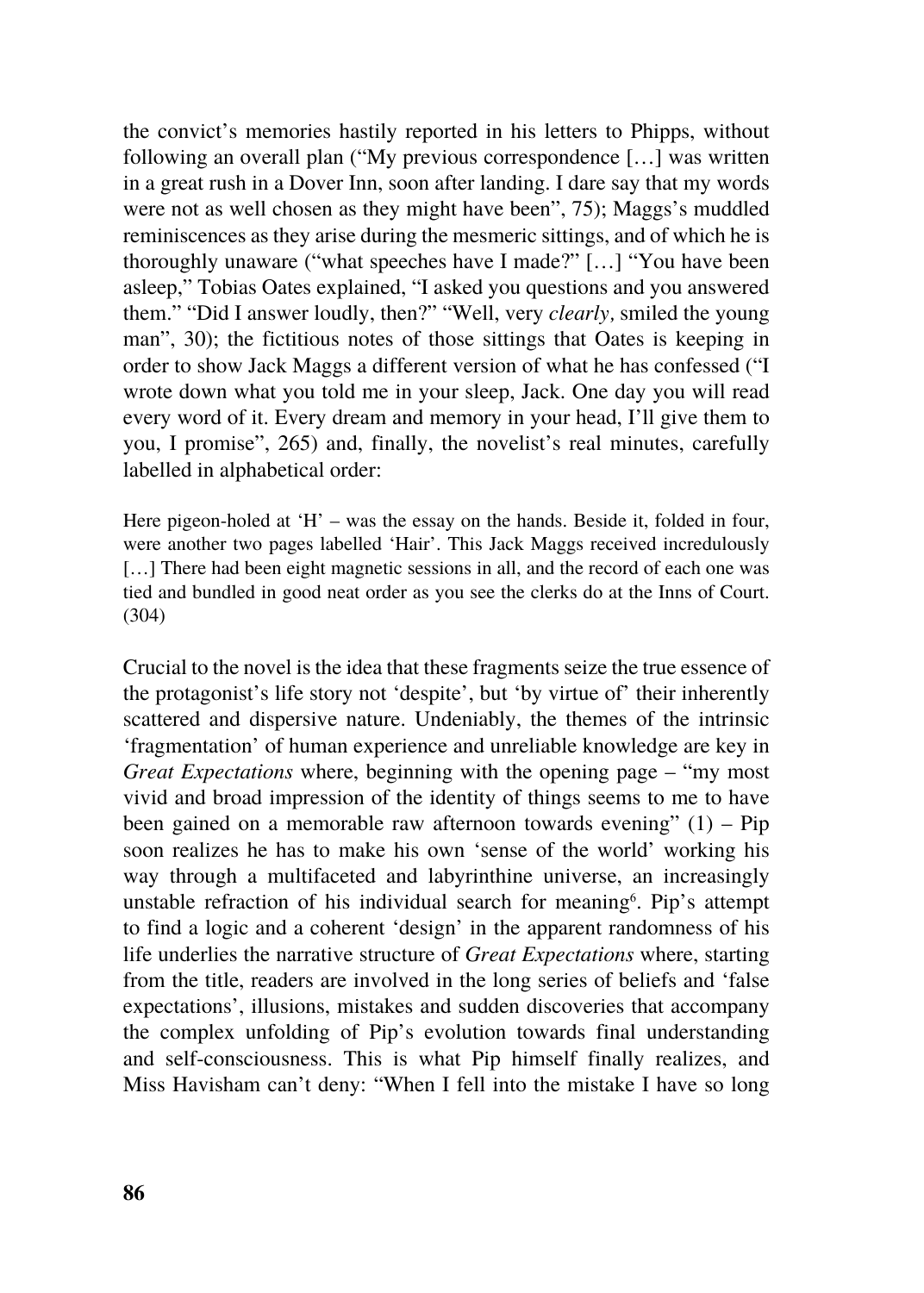remained in, at least you led me on?" said I. "Yes", she returned, again nodding steadily, "I let you go on" (360). Pip's efforts to unveil the *truth,*  his attempts to see the overall design of his life by piecing together its apparently disjointed fragments emerge above all in his final dialogue with Jaggers:

I reminded him the false hopes into which I had lapsed, the length of time they had lasted, and the discovery I had made: and I hinted at the danger that weighed upon my spirits. I represented myself as being surely worthy of some confidence from him in return of the confidence I had just now imparted. I said I did not blame him, or suspect him, or mistrust him, but I wanted assurance of the truth from him. (411)

It is this key theme underpinning Dickens's novel that *Jack Maggs* reimagines and recasts within a new context. Far from 'constructing' a consistent project responding to a coherent process of growth towards final understanding of the *truth*, the novel puts together a piecemeal, fragmentary, and therefore more authentic account of Maggs's life: it points to the deepest meaning of the human condition as a never-ending search for meaning that lies in the 'empty spaces' to be filled, as the recurring cartographic metaphor of the blank map<sup>7</sup> reminds us: "I blame myself for the way I withheld my true history from you. I left a blank map for you and you have doubtless filled it with your worst imaginings" (238). The 'true' story of the protagonist's 'individual development' is thus recounted neither by Oates' *The Death of Jack Maggs* nor entirely by Maggs's letters to Phipps, seemingly only a bundle of 'blank' pages which are now kept, as the novel ironically reminds us, along with seven copies of Oates' work, on the same shelves of "the Mitchell Library in Sidney" (328). The narrative of his 'formation' rather emerges in the 'broken lines' between the disjointed parts that the reader is invited to reassemble, some of which are inevitably lost. It can be read, and largely inferred, in the dotted lines, in the interruptions, in the 'scars' that, like the flogging marks still visible on his skin, reveal so much of the convict's history:

Oates snorted. "Did you not see his back, man? He is a scoundrel. Well, we saw a page of his history" said the little grocer stubbornly. "Whatever his offence, anyone with half a heart can see that he has paid the bill". (88)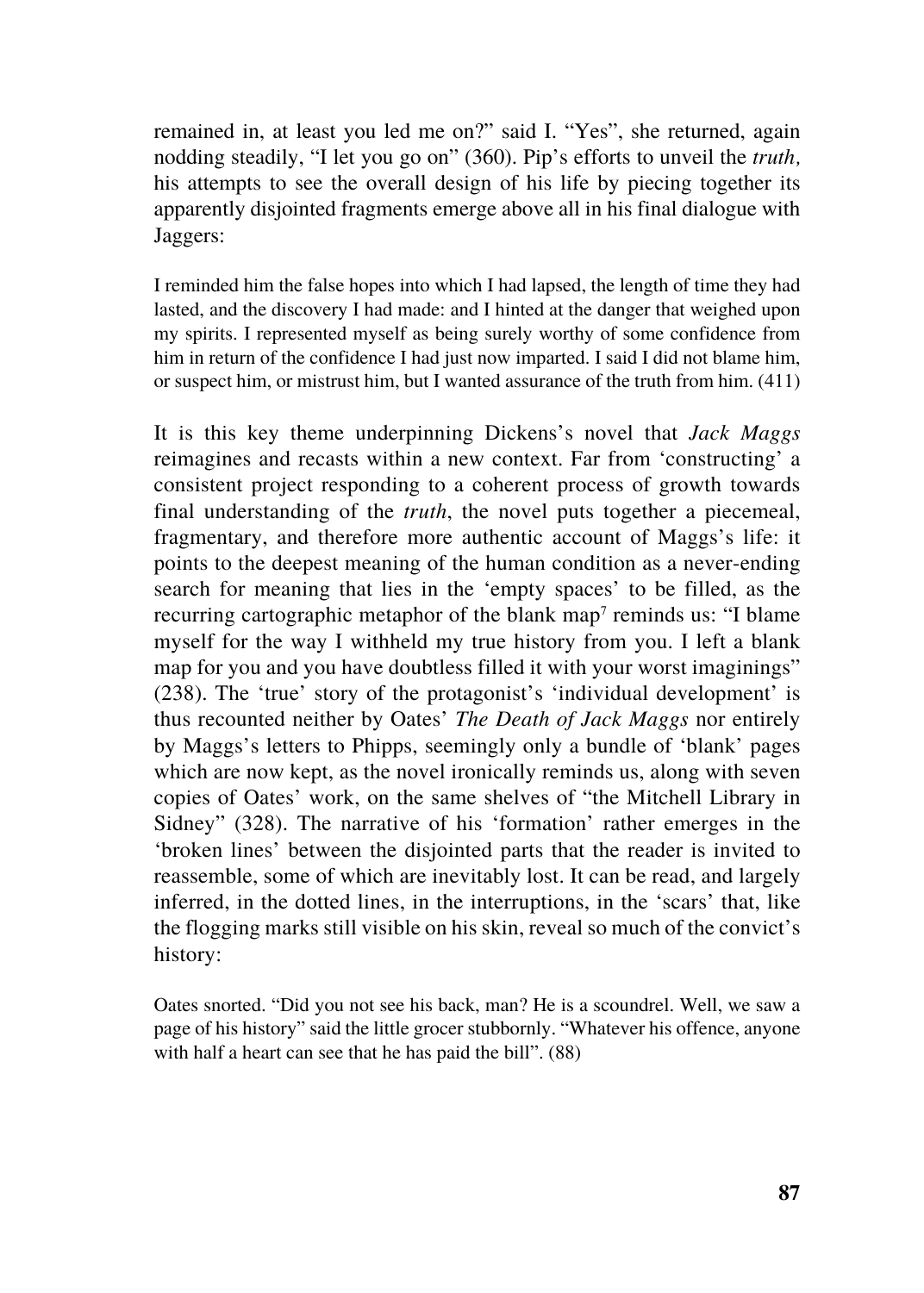Whilst unquestionably drawing attention to "the fracture which is the very condition of post-colonial subjectivity" (Ashcroft 112), this imaginative 'mending process' acquires a deeper significance, pointing to the true essence of life as an attempt to make sense of experiences, an endless search for balance between weakness and strength, loss and resilience, never hiding the traces of life's frailty and imperfection. In this sense, Carey's reworking of the Bildungsroman model finds a powerful metaphorical equivalent in the Japanese technique of Kintsugi that "takes ceramic destruction and makes a broken object into a new entity" exhibiting its 'history', rather than hiding it (Kemske 12). Like Maggs's unutterable secrets, the precious golden lines between the broken fragments of a repaired pottery lay bare "an intimate metaphoric narrative of loss and recovery, breakage and restoration, tragedy and the ability to overcome it. A Kintsugi repair speaks of individuality and uniqueness, fortitude and resilience, and the beauty to be found in survival" (Kemske 12).

## *3. Mending hybrid identities: the precariousness of the self in 'Mister Pip'*

Against a background in which the Bildungsroman has shown its great 'transformative power', creatively adapting to a variety of contexts, the Kintsugi technique offers an effective metaphor to show how, from a different perspective, Lloyd Jones's *Mister Pip* (2007) also engages with and radically reinterprets the archetype of the 'Bildung' in its imaginative rewriting of *Great Expectations.* The metaphor draws attention, to begin with, to Jones's reworking of Dickens's 'hypotext' (Genette) by picking, assembling and refashioning fragments of the Victorian masterpiece, and adapting them to his own contemporary 'narrative of self-formation'; but it is also increasingly associated, from a broader perspective, to the human condition as such, meant as an attempt to survive by stitching together dispersed fragments/narratives of the self in the welter of violence and terror of the 1990 civil war in Papua New Guinea, where the novel is set.

"The frontiers of a book are never clear-cut", Foucault reminds us, "beyond the title, the first lines, and the last full stop, beyond its internal configuration, and its autonomous form, it is caught up in a system of references to other books, other sentences: it is a note within a network" (23). Partly in line with the neo-Victorian reinvention of nineteenth-century fictional texts as "an intellectual and cultural mode" (Hailmann-Lewellyn 10), *Mister*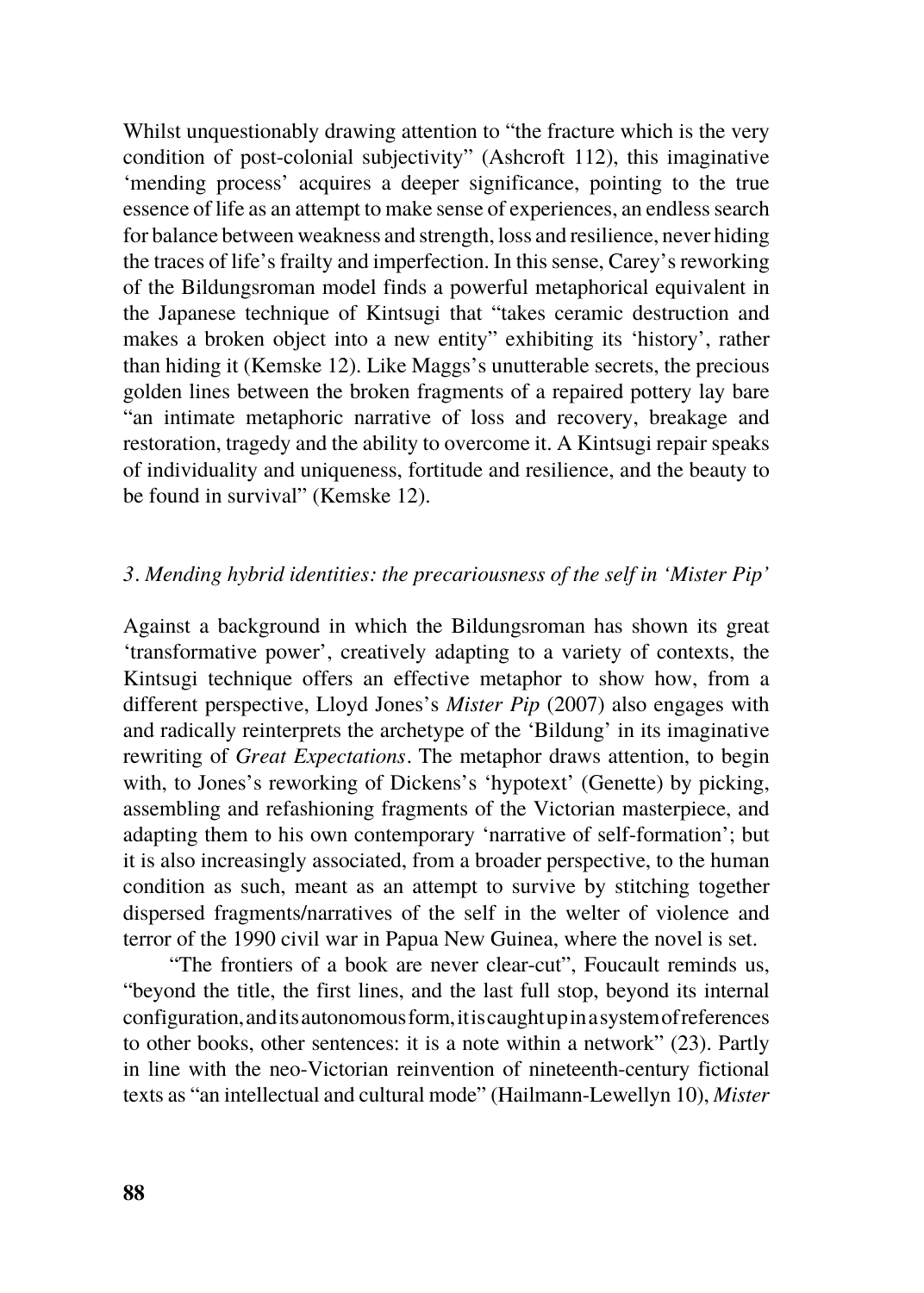*Pip* epitomizes the typically postmodernist "phenomena of transposition, transformation and hybridization" through which "contemporary authors continually draw from old stories to revive and update them" (Latham 22- 23). While also testifying to "the enduring influence of the Victorian novel on world literature, specifically in its status as a landmark Bildungsroman"<sup>8</sup>, it above all embodies a space of intertextual and intercultural exchange, "an underlining of a continued desire to understand and reinterpret such narratives within more global intellectualized, and also importantly, emotionalized parameters" (Hailmann-Lewellyn 25).

It is in this perspective that Pip's 'maturation through suffering', as it unfolds in Dickens's masterpiece, is entwined with the different individual and collective experiences of 'trauma' of the Bougainville villagers in Lloyd Jones's fictional universe. Elaborating on the concept of metaleptic transition of literary works into life, *Mister Pip* shows how "characters migrate", as the epigraph reads, transgress ontological borders, and "live and shape our behavior to such an extent that we choose them" (Eco 10-11). This is the idea underpinning the project of Mr. Watts, or Pop Eye as the villagers call him, the only remaining white man on the isle after the outbreak of the civil war, who decides to reopen the dilapidated local school in order to restore hope in the village children. Having no qualification as a real teacher, he daily reads a chapter of *Great Expectations* to the kids from his own copy of the only book left on the island, thus offering them not merely an 'escape' from the atrocities of the conflict, but an entire fictional universe that they can weave into their own life, into their individual struggle for survival and search for meaning in the face of the absurdities of violence. As the thirteen-year-old narrator Matilda recognizes:

Mr Watts had given us another world to spend the night in. We could escape to another place. It didn't matter that it was Victorian England. We found we could easily go there. […] By the time Mr Watts reached the end of chapter one I felt like I had been spoken to by this boy Pip. This boy who I couldn't see to touch but knew by ear. I found a new friend. The surprising thing is where I'd found him – not up a tree or sulking in the shade, or slashing around in one of the ill streams, but in a book. No one had told us kids to look there for a friend. Or that you could slip into the skin of another. (20)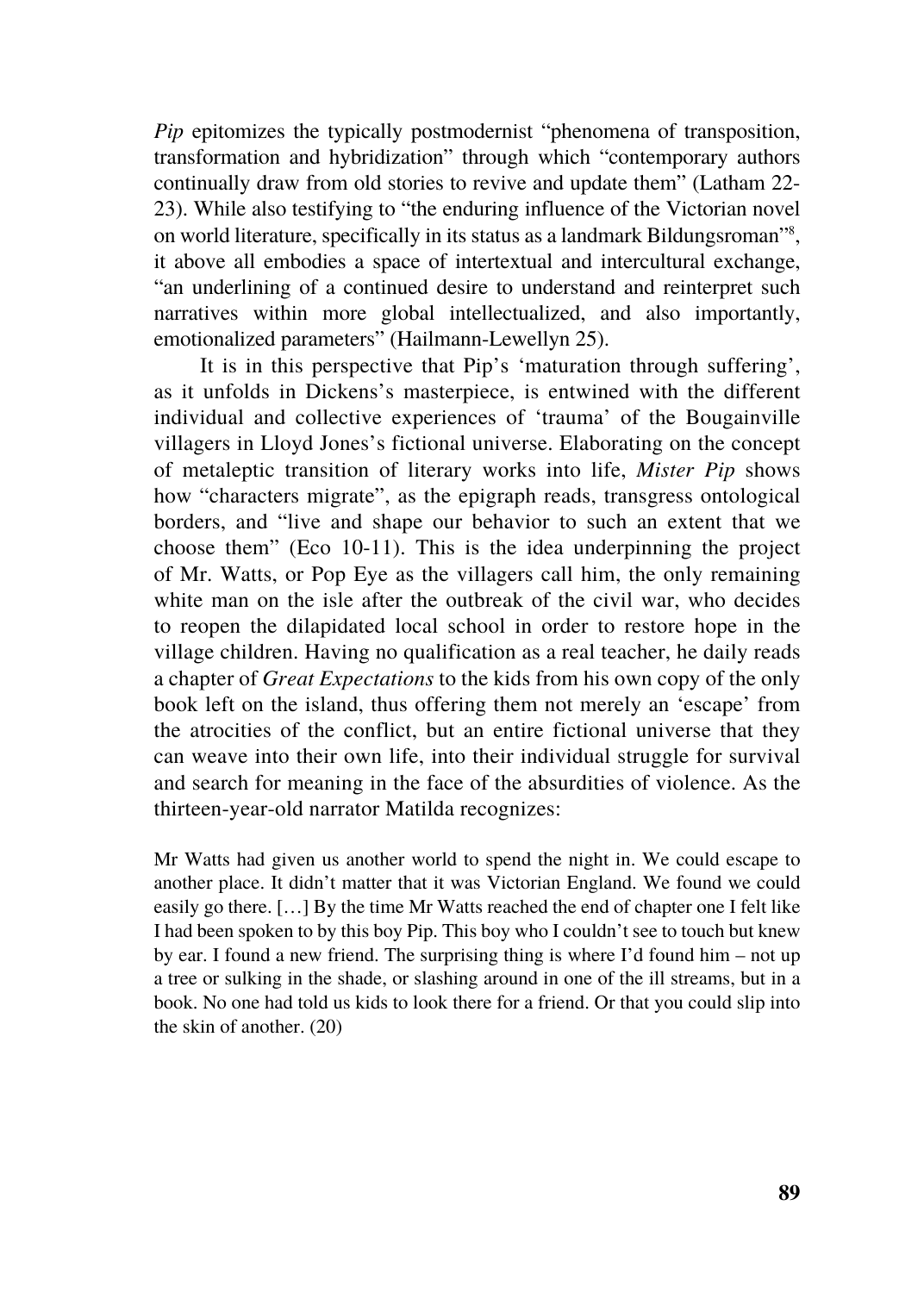Pip's coming-of-age narrative thus offers Matilda the lens through which she can 'understand' and 'provide a narrative' of her own distinctive "process of *education* in the ways of the world" (Frow et al. 1905), recasting in a radically new context the "bewitching and risky process full of 'great expectations' and 'lost illusions'" (Moretti 5) that underpins any life experience. As the girl admits, "[i]t was always a relief to return to *Great Expectations.* It contained a world that was whole and made sense, unlike ours" (58). While living in entirely different worlds, Pip and Matilda face the hardness of life in a similar way – "Me and Pip had something else in common; I was eleven when my father left, so neither of us really knew our fathers"  $(21)$  – and find similar ways to cope with it, as testified by the many references to the Victorian novel, beginning with the opening page of *Great Expectations,* where Pip derives a childish image of his parents from the letters on their tombstones:

The shape of the letters on my father's, gave me an odd idea that he was a square, stout, dark man with curly black hair. From the character and turn of the inscription, "*Also Georgiana Wife of the Above*", I drew a childish conclusion that my mother was freckled and sickly. (1)

The scene is echoed quite literally in *Mister Pip*:

The shape of the letters on the tombstone gave Pip the idea his father was a 'square, stout, dark man with curly black hair'. Encouraged by Pip's example I tried to build a picture of my own dad. I found some examples of his handwriting. He wrote in small capital letters. What did they say about him? (22)

But besides Matilda's attempts to weave bits of Pip's story into her own individual journey-into-maturity narrative, the metaphor of 'patching fragments' gains increasing prominence in the novel and is explored at different levels. The chapters of *Great Expectations* themselves, which are read 'in daily instalments' by Mr. Watts – a simplified version of the Victorian classic, as Matilda eventually discovers – are reported in 'scattered fragments' every night by the children to their families: "I could pick up any moment in the story  $[\dots]$  I was still discovering my favourite bits" (21). More importantly, once the only copy of the book is thought to be lost, after the rambos' violent raid, Watts invites the kids to reconstruct the 'original' text piecemeal, by assembling their individual memories of single fragments: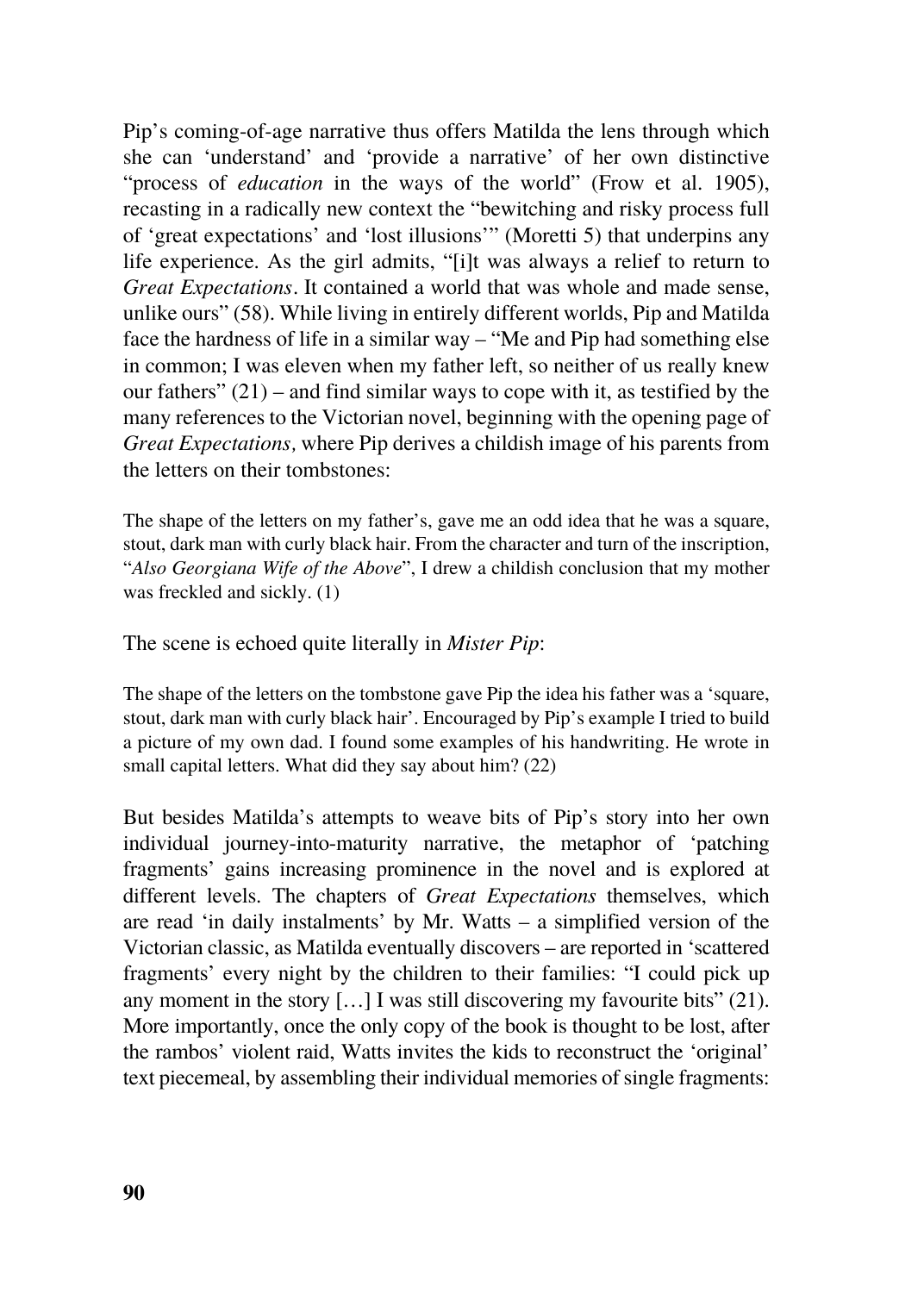*Great Expectations* had gone up in flames and could not be retrieved from the ashes. Of course Mr Watts has a different approach in mind. "Let's see if we can remember it", he said. […] Mr Watts instructed us to dream freely. We did not have to remember the story in any order or even as it really happened, but as it came to us." [...] he warned us. It might come to you in the night. If so, you must hang onto that fragment until we meet in class. There, you can share it, and add it to the others. When we have gathered all the fragments we will put together the story. It will be as good as new. (108-109)

Blending with the children's own thoughts and life experiences ("We could fill in the gaps with our own worlds", 113), portions of Dickens's novel thus emerge in their mind at the most unpredictable moments: "Once I began to turn to fragments of *Great Expectations* it was surprising where and when I found them. This was most often at night, when I needed another world to escape to, but it also would occur in unexpected moments" (109). Each fragment is carefully kept and brought to school, where Mr Watts assembles the single pieces of the children's huge puzzle and writes them down in his exercise book, like a patient amanuensis, adding links to fix them together, in a curious blending of oral and written constructions:

"I wonder if I've gotten everything down correctly, he said. Let's find out". He read back the words. Celia blushed. It was clear Mr Watts had added a line or two of his own. He looked up and found Celia. She gave him a quick nod and Mr Watts pretended to look relieved. Now he looked around for another contribution. "Matilda, what have you got for us?" As I retrieved my scene with Pip making his way to Satis House, Mr Watts smiled to himself, and before I had even finished he was bent over, scribbling into his exercise book. (112)

By picking up and sewing together bits of Pip's story, the children create something new, or better 'revitalized', like repaired porcelain in Kintsugi art, where scars exhibit a 'new' life out of the broken fragments of the 'old' pottery. Indeed, being allowed to "fill in the gaps with their own world, [...] they necessarily insert foreign or parasite elements into the original discourse through the gaps opened by the lost book", as Monica Latham argues, "together they create a hybrid product, Dickensian and Bougainvilesque, written and oral, Victorian and native" (28).

A further step of this hybridization process occurs when Watts invites the children's relatives to come to school and share their own 'knowledge of the world': 'shards' of the Victorian novel are thus mixed in the classroom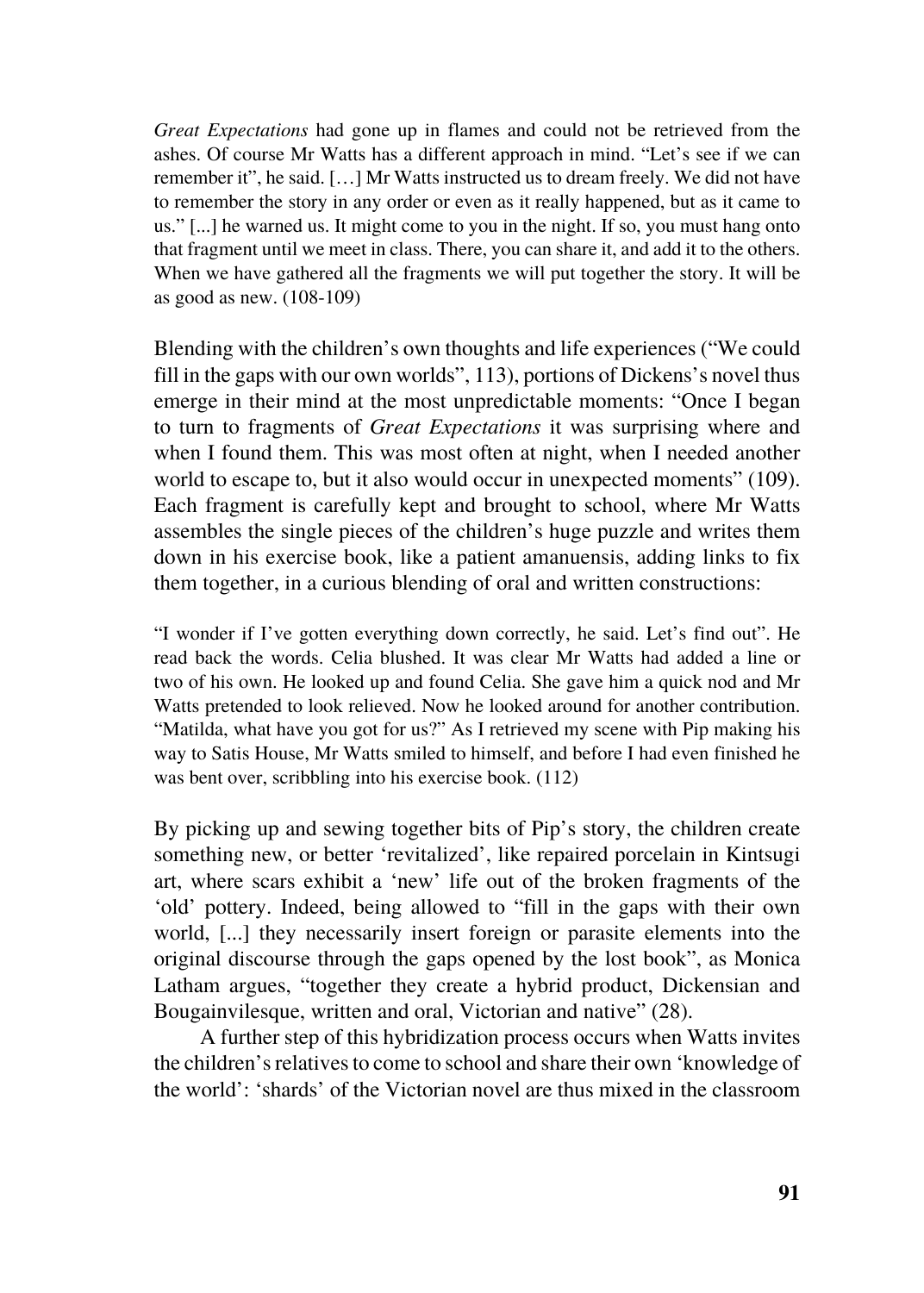with other fragments of the islanders' stories, local folklore, mythology, traditions and magical beliefs. The smell of Joe Gargery's forge, the dark atmosphere of Satis house and of Jaggers's greasy office in London merge, in the kids' minds, with the local stories about the origin of dreams, the names of the winds, or superstitions about flying fish; they merge with Dolores' tales about the devil, and the villagers' beliefs about colour blue, as illustrated by Daniel's grandmother: "Blue is the color of the Pacific. It is the air we breathe. Blue is the gap in the air of all things, such as the palms and iron roofs. But for blue we would not see the fruits bats" (51). Meaningfully, the kids' 'encounters' with the Victorian masterpiece alternate with Dolores' readings from the Bible, the only 'real Book' she considers worthy of study and teaching, and which she sees in contrast to the 'fictional', and threateningly 'alien' universe of *Great Expectations.*

This assemblage of fragments from such different traditions is crucial to the novel's concern with the processes of cross-cultural hybridization of which "the island's children become its new custodians" (Kossew 282), an idea epitomized by the curious shrine Matilda builds on the beach, by assembling cowrie shells and heart seeds all around the name of 'Pip' she has traced in the sand: "I had collected a basket of cowrie shells and was adding these to the heart seeds to make PIP even more visible, when Mr Watts looked up from his beachcombing. He saw me and left the water's edge to walk up the sand. 'A shrine', he said, approvingly. 'Pip in the Pacific'" (59). The novel explores the multifaceted implications of 'hybrid identities' in a postcolonial light<sup>9</sup>, in line with the key questions raised by the theoretical debate:

Hybridity research centers on the relationship between identity and context. Empirical studies of hybrid identities center on the dialectical and mutually productive relationship between a multiplicity of hybridized identities in a shifting, globalizing context. How do different groups, confronted with specific and diverse cultural forces, economic forces, and institutional settings, negotiate identity and cultural space within this context? In what ways are the cultural spaces created by the fissures between, and fusing of, divergent cultural elements in fact productive spaces in which identities are constructed and contested? (Leavy 165)

In this sense, the 'spare room' that Mr Watts and his black wife Grace dedicate to their newborn daughter testifies to an analogous attempt to let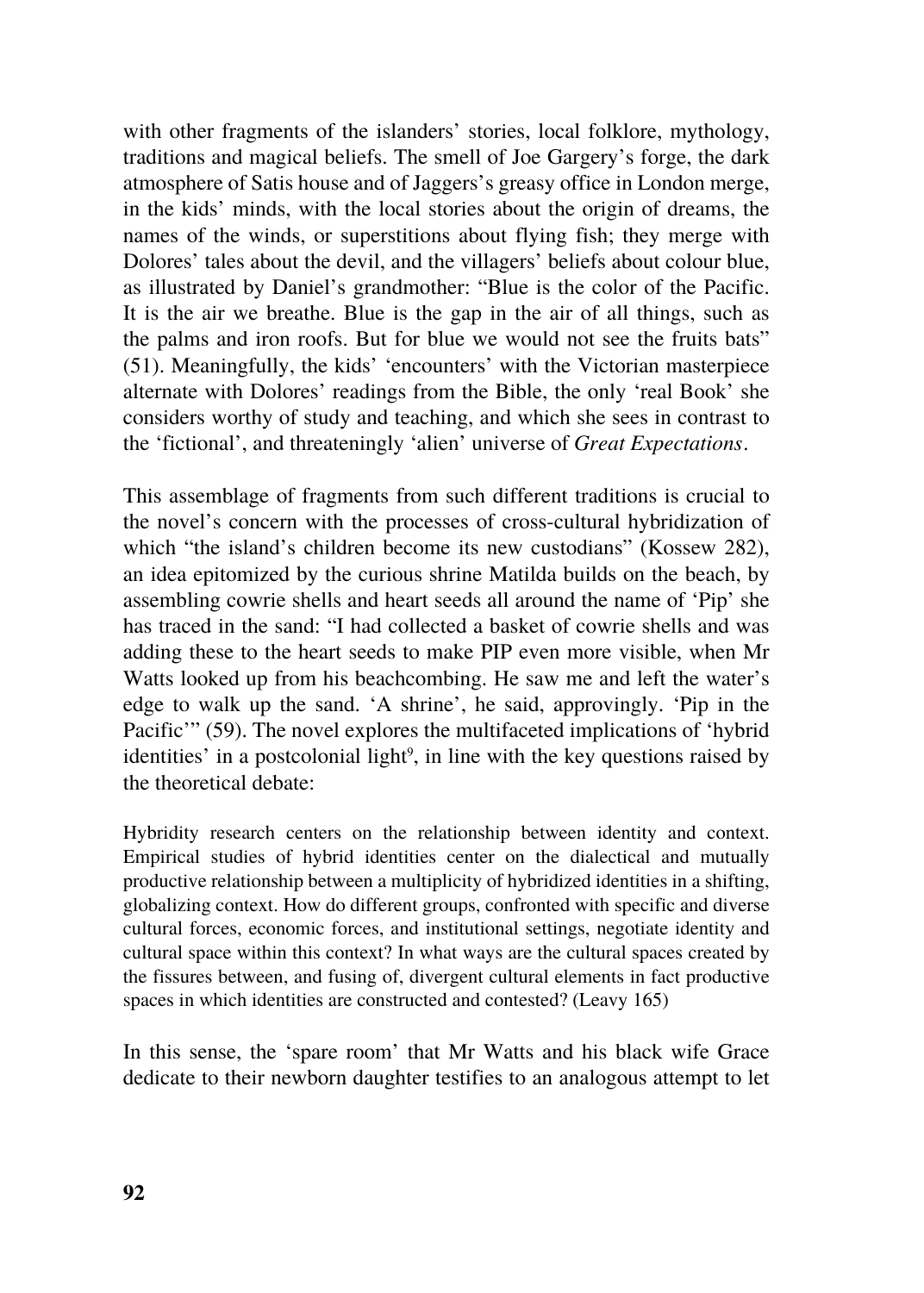their "coffee-coloured child" (153) construct her own identity by collecting and hybridizing disparate elements from her parents' different cultural universes, as they are emblematically 'narrated' on the 'walls' of the room:

And why pass up the opportunity of blank wall? Why go in for wallpaper covered with kingfishers and flocks of birds in flight when they could put useful information up on the walls? They agreed to gather their world side by side and leave it to their daughter to pick and choose what she wanted. One night, Grace wrote the names of her family over the wall, a history that went all the way back to a mythical flying fish. (153)

More importantly, however, the novel increasingly associates the metaphor of 'mending fragments' to the very essence of the human condition, an intrinsically hybrid and precarious state *as such*, an endless effort to keep dispersed pieces together, struggling to make sense of them. As Stuart Hall notes:

The subject, previously experience as having a unified, stable identity, is becoming fragmented: composed not of a single, but of several, sometimes contradictory or unresolved, identities […] This produced the post-modern subject, conceptualized as having no fixed, essential or permanent identity. Identity becomes a 'moveable feast': formed and transformed continuously in relation to the ways we are represented. (Hall 598)

And if it is true that 'becoming who we are' always implies the creation of a 'narrative about ourselves' (Bamberg; Belamghari; Hall), the attempt to 'patch disjointed narratives of the self' is symbolically shown as the only, albeit precarious possibility for survival. This is the way Watts tries to keep Grace's memory alive, after her death, by gathering the villagers' scattered memories about her:

Now one of the older men spoke up. "I knew her mother. She was also beautiful…" The man who said this did look up but fastened his eyes on an old memory of female beauty. Others began to speak. They gave their bits of memory to Mr Watts. They filled in a picture of his dead wife. In this way he learned of a girl he had never met. […] For I moment I had the impression Mr Watts would prefer to join his wife in the ground, but now I saw him happy to remain with us. Especially after hearing all those fragments to do with Grace. (122-123)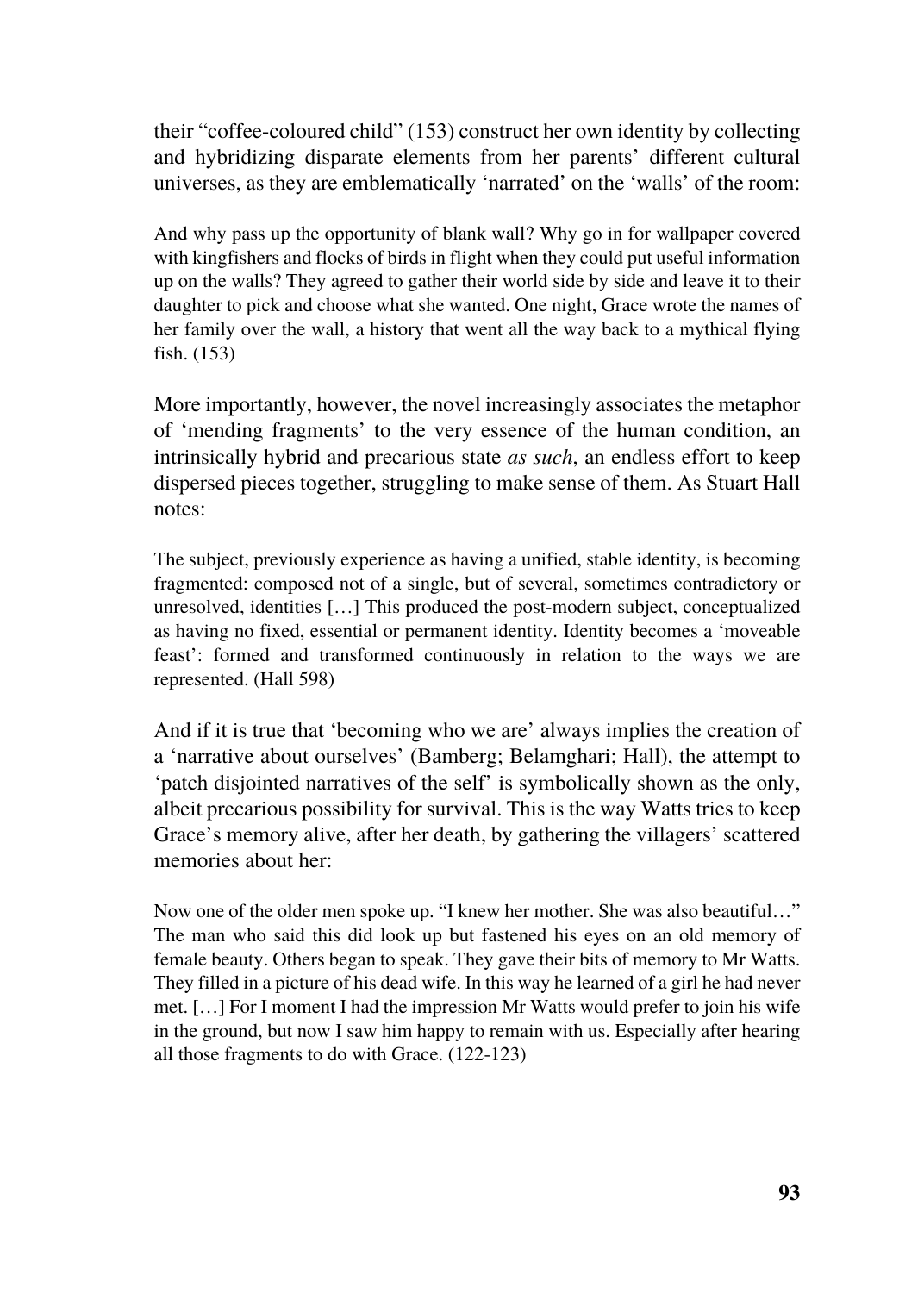This is, more importantly, what Mr Watts himself literally does at the end of the novel, engaging in the only, albeit risky, and inexorably temporary chance to save the villagers' lives and his own, after the rambos have discovered Pip's name traced in the sand and suspect they are hiding a rebel. Thus, appropriating Pip's identity, Watts keeps the rambos enthralled around the campfire:

Mr Watts answered without hesitation, "My name is Pip". "Mister Pip", said the rambo. There were many of us who could have said Mr Wats was lying […] instead we did nothing and said nothing. We were too shocked to dispute what he said […] Mr Watts began to recite from *Great Expectations.* "My Christian name is Philip. But my infant tongue could make of it nothing longer or more explicit, so I called myself Pip, and came to be called Pip". I could not make up my mind whether this was spectacular daring or complete foolishness. (139)

Like a modern Scheherazade, he cleverly weaves the narrative of his own life with chunks of Dickens's novel, inserting also pieces from the villagers' tales and local folklore as he had heard them at school, reported by the kids' parents ("the donors of these fragments and anecdotes were left to smile to themselves in the shadows", 162), into which he inscribes new meanings:

Those rambos had not heard a storytelling voice for years. The boys sat there, with their mouths and ears open to catch every word, their weapons resting on the ground in front of their bare feet like useless relics. Mr Watts' decision to introduce himself as Pip to the rebels was risky, but it was easy to see why he had made it. Pip would be a convenient role for Mr Watts to drop into. If he wanted he could tell Pip's story as Mr Dickens had written it and claim it was his own, or he could take elements from it and make it into whatever he wished, and weave something new. Mr Watts chose the second option. (141-142)

In Watts's narration, Pip thus curiously grows up "in a brick depot on a copper mine road" (143) like the place where Matilda's father works, and is brought up by "Miss Ryan, and old recluse in a big house with dark rooms covered in cobwebs" (143), plainly reminiscent of Miss Havisham's Satis House. In one of the most memorable moments of Watts/Pip's journeyinto-maturity narration, his dreadful conflict with the devil is reported in a way that echoes the exact words used by Dolores in the classroom, when telling the children her stories about the fiend. As Matilda acknowledges: "This wasn't Mr Watt's story we were hearing at all. It wasn't his or Grace.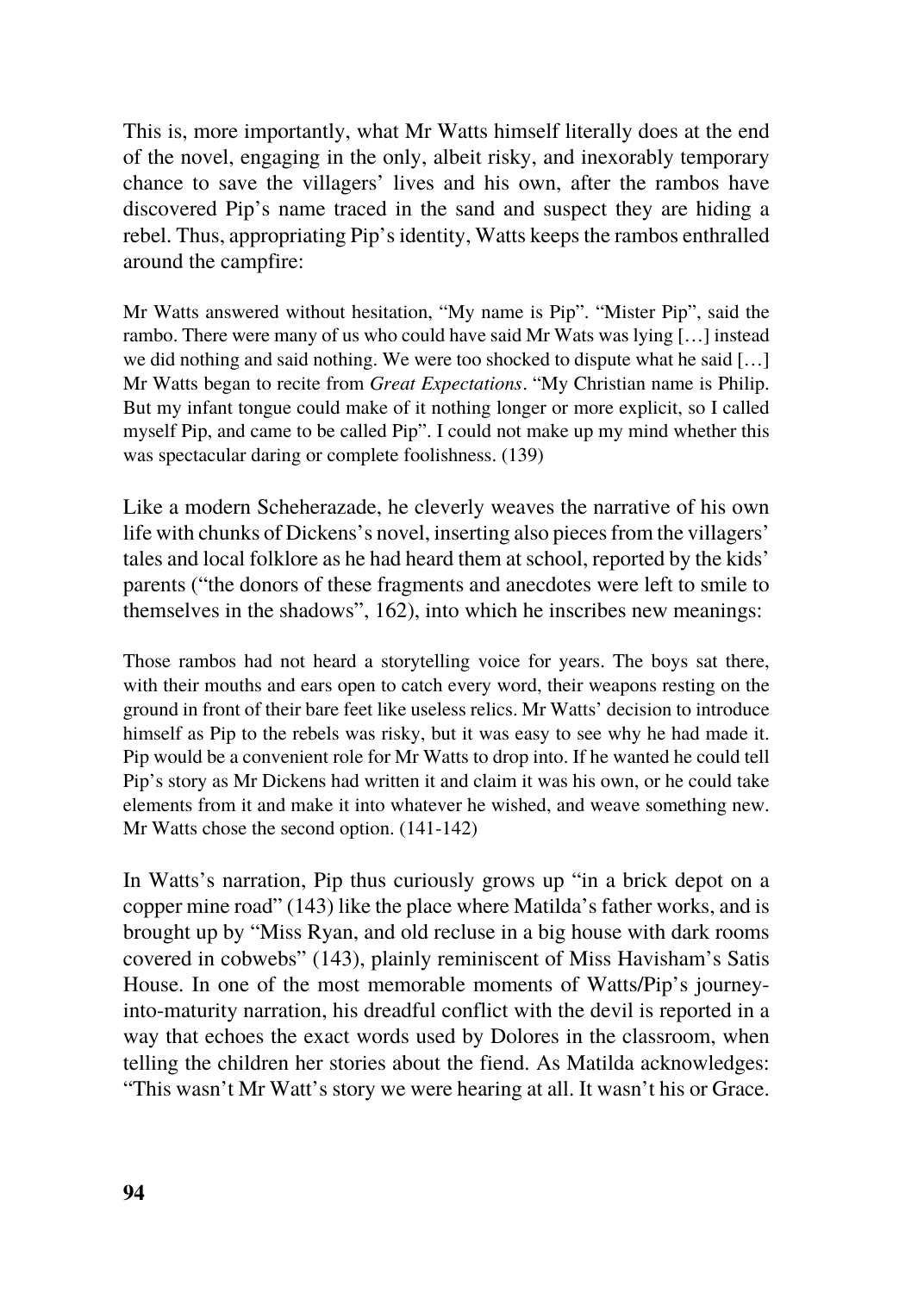It was a made-up story to which we'd all contributed. Mr Watts was shining our experience of the world back to us" (163-164).

Predictably, Watts' patchwork narrative, unfolded in instalments over seven nights, fails to save his life. Indeed, his account is abruptly interrupted when the redskins arrive: not only is he shot dead, but his body is cruelly and emblematically 'chopped up' and thrown "in pieces to the pigs" (173), a dreadful ending that he shares with Dolores: "They took my mum to the edge of the jungle, to the same place they'd dragged Mr Watts, and there they chopped her up and threw her to the pigs" (179). Nonetheless, Watts' ultimate, courageous attempt at stitching 'fragmented narratives' survives as his most valuable teaching for Matilda, as a new "symbolic form of modernity" (Moretti 5), an icon, more precisely, of the preciousness and precariousness of existence. It is this teaching that allows her to go through the deep depression she falls into, after leaving the isle and trying to start a new life as a University student: while spending long hours sitting "there, like Mr Watts had once, with his secret exercise book, waiting for fragments" (215), she realizes she has to wait for the 'broken shards' of her life to take shape again, like the pieces of broken pottery that are glued together with gold in Kintsugi. It is this awareness that eventually prompts her to put together her coming-of-age story, once she has recovered, emblematically writing it on the back of the sheets of her PhD thesis on Dickens, still piled up on her desk:

I took the top of the sheet of paper from 'Dickens' Orphans', turned it over and wrote, "Everyone called him Pop Eye. I wrote that sentence six months ago. Everything that follows I wrote over the intervening months. I have tried to describe the events as the happened to me and my mum on the island. I have not tried to embellish. Everyone says the same thing of Dickens. They love his characters. Well, something has changed in me. As I have grown older, I have fallen out of love with his characters. They are too loud. They are grotesque. But strip away their mask and you find what their creator understood about the human soul and all its suffering. (217)

### *4. Conclusion: reimagining the archetype*

What responses can Dickens's Bildungsroman afford us today? To what extent can *Great Expectations* still answer our need for a "symbolic form" in the face of the unprecedented complexity and instability of the world we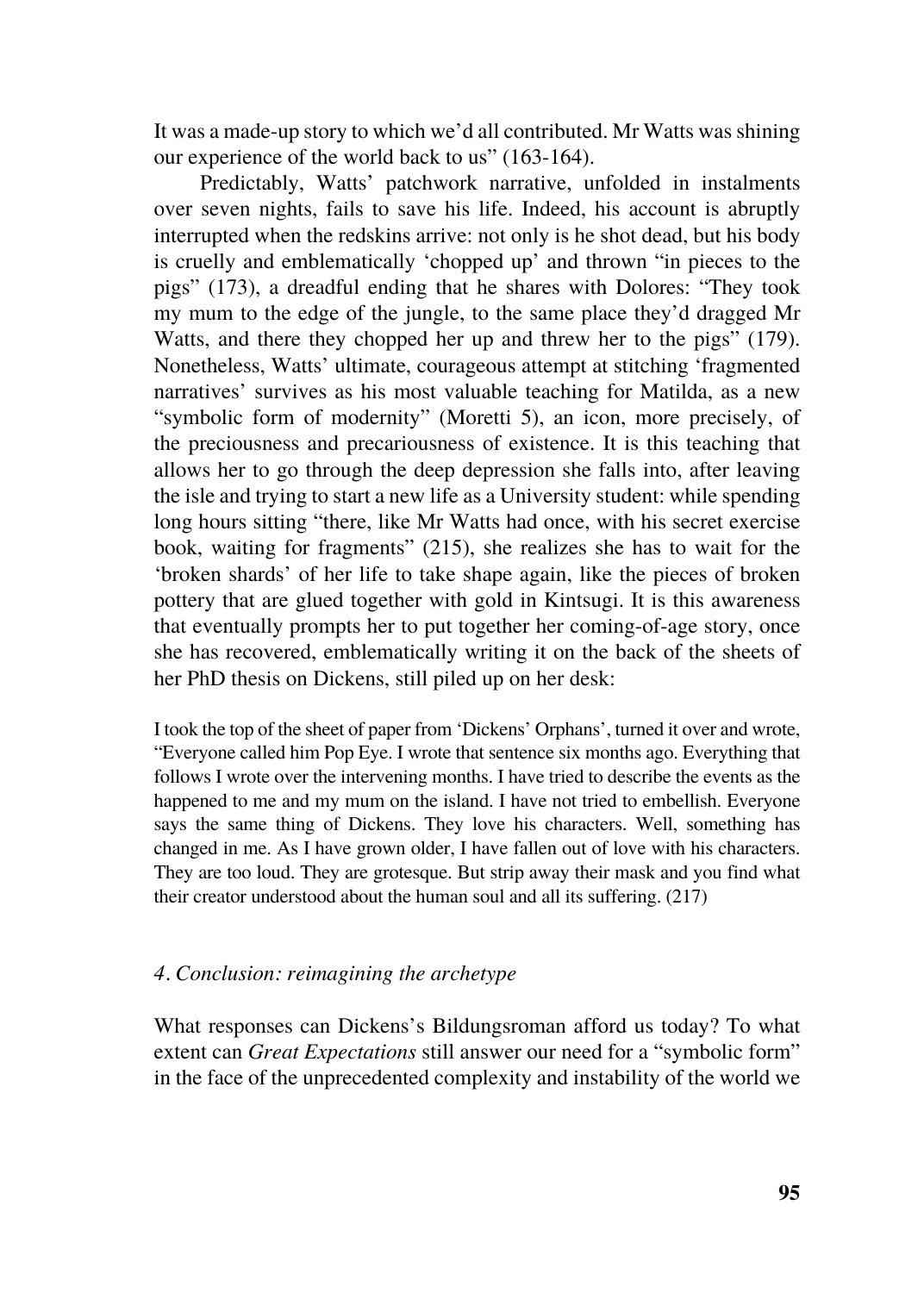live in? It is undeniable that "Victorian literature […] still matters, greatly, and the reading of Victorian texts, the re-reading of the (neo-)Victorian experience they represent is something that defines our culture as much as it did theirs" (Heilmann and Lewellyn 4). In broader terms, as Azar Nafisi reminds us in *The Republic of Imagination*, all literary texts are crucial to our endless search for 'form' and 'meaning' in life, which is after all the core of any experience of 'self-formation'. "Stories are not mere flights of fantasy", Nafisi points out, "they link us to our past, provide us with critical insights into the present and enable us to envision our lives not just as they are but as they should be or might become" (5). All stories are, to a large extent, the instrument through which we construct our own 'image' of ourselves and provide the 'narrative' of our inner world and of our relation to the others:

So much of who we are, no matter where we live, depends on how *we imagine ourselves to be*. So much of the home we live in is defined by that other world in our backyard, be is Dorothy's Oz or Alice's Wonderland or Scheherazade's room, to which we have to travel in order to see ourselves and others more clearly. (35, my emphasis)

Engaging with one of most influential stories of self-formation in the literary tradition, *Jack Maggs* and *Mister Pip* offer, each from its unique perspective, an imaginative rethinking of the Bildungsroman archetype. Both novels address the issue of whether, and to what extent, it is still possible to provide a 'narrative of the self' against the background of an increasingly multifaceted universe in which "the fully unified, completed, secure, and coherent identity is a fantasy", as Stuart Hall has put is, a world in which "we are confronted by a bewildering, fleeting multiplicity of possible identities any one of which we could identity with – at least temporarily" (598).

Yet, far from denying the possibility of 'development' – in keeping with the "antidevelopmental narratives" (Esty) of modernist fiction or the postmodernist stress on 'impossible evolution' and 'unachievable closure' – both novels point to the true nature of the Bildungsroman which is instead inseparable, as Bakhtin puts it, from "the image of *man in the process of becoming"* (19) within a world which is itself in a constant condition of change, "no longer *within* an epoch, but on the border *between* two epochs, at the transition point from one to the other" (23). Weaving the typically neo-Victorian engagement with the nineteenth-century textual and cultural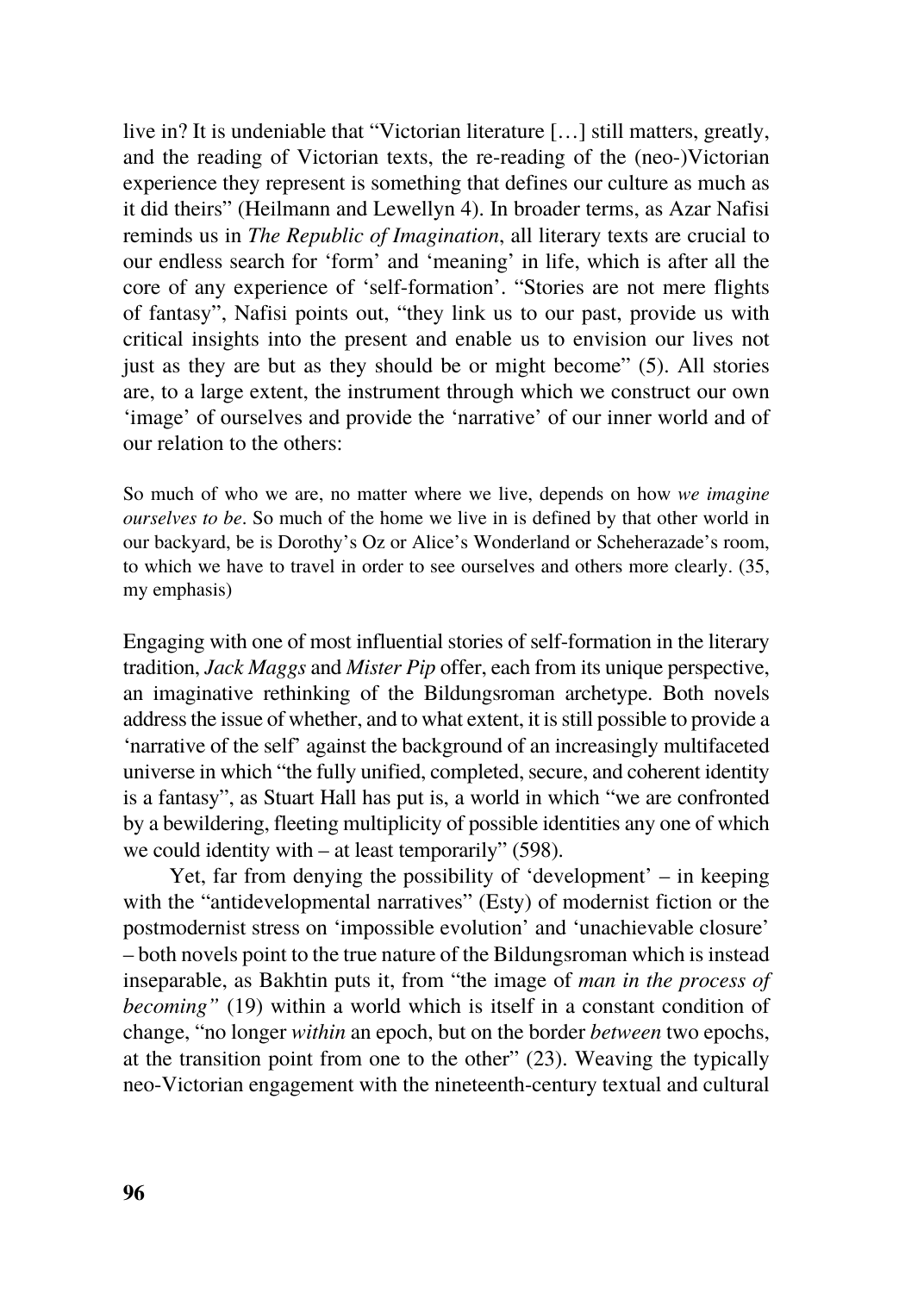heritage with postcolonial issues on the one hand, and individual and collective experiences of suffering and generational traumas on the other, the two novels examined in this paper represent the protagonists' "process of becoming" as an endless search for form and meaning out of the broken fragments of their existence in a world that falls apart. If "scholars of the *Bildungsroman* have tended to focus on the formation of the protagonist's 'self', and the way this is 'reconciled' with society", *Jack Maggs* and *Mister Pip* respond rather to what has more recently emerged as a shift in attention towards "the protagonists' role in actually *forming* the society they occupy" (Falk 110 my emphasis) and, above all, *reimaging* their own 'provisional', unstable place in it.

In this sense, reinterpreting the complex polysemy implicit in the notion of 'Bildung' as 'construction', 'form', 'frame', and 'image', the metaphorical process of 'mending shards' exemplified by the Kintsugi technique (Kitty) foregrounds the "contradictions and fragmentations in the *formation* of identity" (Belamghari 2) in both texts. Attention is thus drawn to the precariousness of the 'self' – and, accordingly, of any 'narrative' of it – as most notably epitomized by the vanishing ink of Jack Maggs's letters or Pip's name traced by Matilda in the sand. Embracing the Japanese philosophy of *wabi-sabi*, which is centered on the acceptance of transience and recognizes beauty in imperfection (Santini 2019), Kinstugi points to the preciousness of life not 'in spite' but 'because of' the weaknesses, mistakes and uncertainties we have to face in an increasingly complicated and unpredictable world:

Global pandemics, recessions, disruption, artificial intelligence and how they all interact is a complex web impossible to navigate flawlessly. Therefore, in a turbulent society, previously held knowledge is no longer enough; we need new mindsets. Kintsugi thinking is a crucial philosophy […] the higher the tolerance for mistakes, the more we will learn. (McCullen 14)

Both Jack and Matilda realize that faults and failures enclose the deepest meaning of their life, and that a true 'narrative of formation' should not hide, but rather celebrate vulnerability. After all, it is our wounds that make our story unique: they are the cracks through which life reveals its hidden beauty: "In the practice of kintsugi, the flaws themselves are necessary to for the enhancement of beauty […] The suffering and impermanence serves as a pathway towards more profound reflection on the beauty in the object" (Yoder 66-67).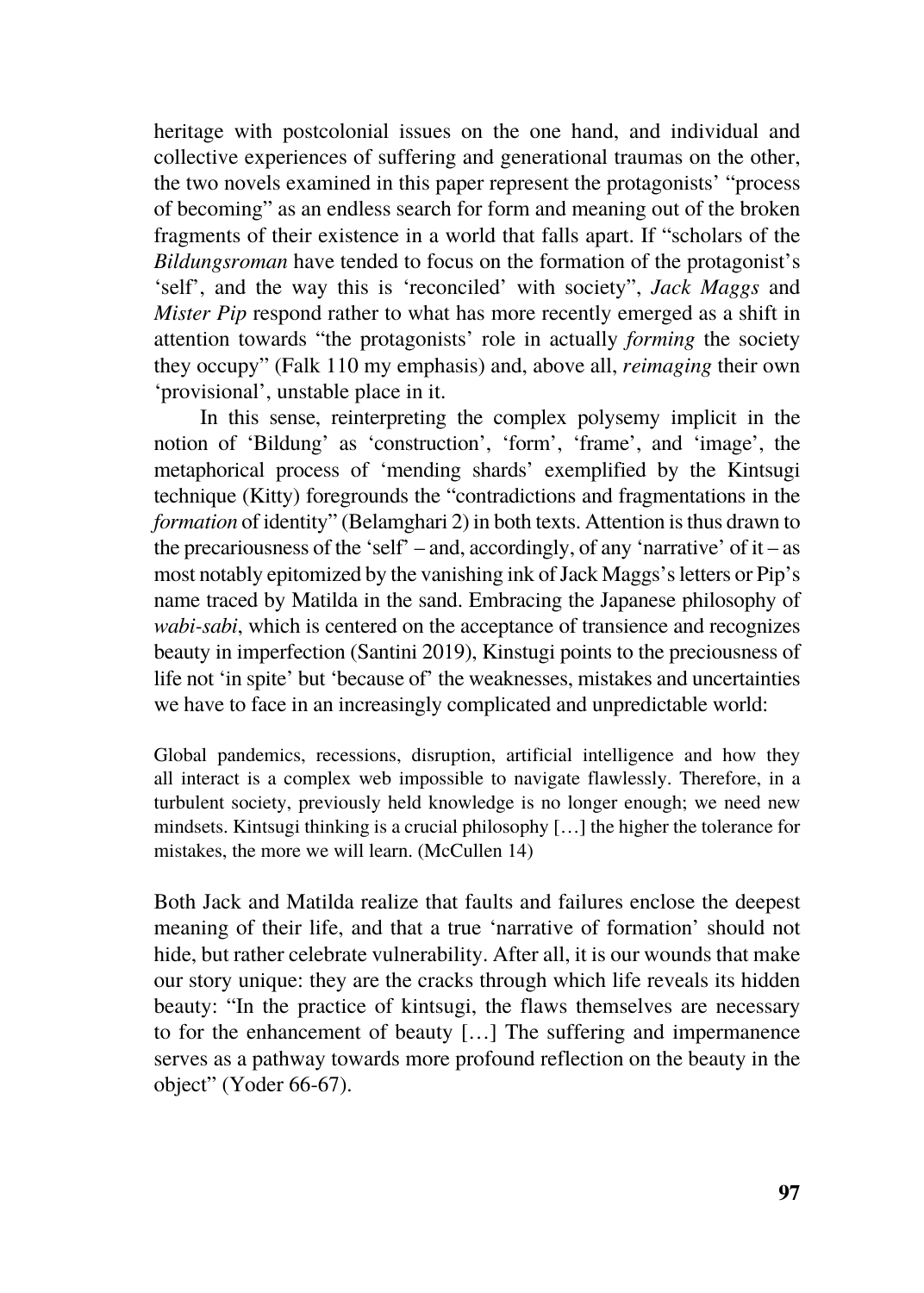And it is this perspective that ultimately points to the core of *Great Expectations* shedding new light on Dickens's famously multifaceted engagement with the Bildungsroman archetype.10 The preciousness of mistakes, faults and suffering is, after all, the crucial teaching of what Robert Stange defined as Pip's "moral fable from the moment of his first awareness to his mature acceptance of the human condition" (9). This is what Pip realizes when faced with his 'broken expectations' and 'lost illusions', with the apparent meaninglessness of his life experiences in which no reassuring logic is capable of holding everything together, according to an overall design: "Miss Havisham's intentions towards me, all a mere dream; Estella not designed for me; I only suffered in Satis House as a convenience, as sting for the greedy relations, a model with a mechanical heart to practice on when no other practice was at hand" (323). This is what he learns about the 'darkness' he has to acknowledge as part of his ascent in Victorian society during the trial against Magwitch ("holding the hand that he stretched forth to me", 456), in the awareness that he "owns his respectability to his involvement with a criminal outcast" (Gilmour 117). This is, finally, the key teaching about the value of suffering that Pip learns after his last meeting with Estella, in the original conclusion of the novel: "in her face and in her voice, and in her touch, she gave me the assurance that suffering had been stronger than Miss Havisham's teaching, and had given her a heart to understand what my heart used to be"  $(509)^{11}$ .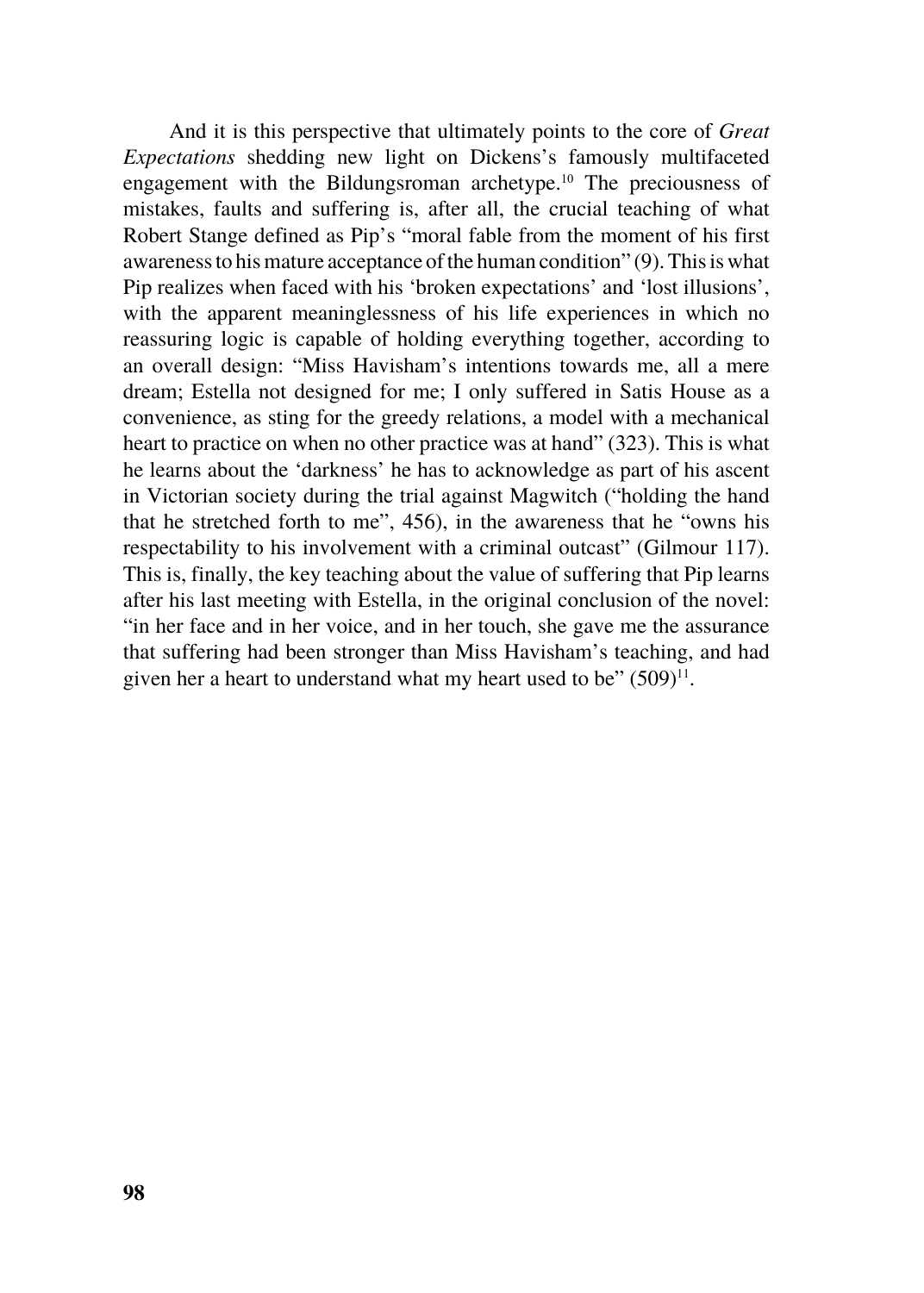- In gene s capacity to be entiressly resingled has been recently ephomized, among others, by the *Geschäftsroman*, "a new type of bildungsroman that discusses the growth of business, instead of a human" (AlAmmouri-Salman discusses the growth of business, instead of a human" (AlAmmouri-Salman discusses the growth of business, instead of a numan (ATAInmodification 227), in line with a society overwhelmed by commodification processes.  $z_{27}$ , in the with a society overwhenied *1* The genre's capacity to be endlessly reshaped has been recently epitomized,
- 2 In Acker's 'heteroglossic' novel "the temporal unification of past and future with one's present – an unmistakable symptom of (Acker's purchase of) the postmodern condition – leads to a breakdown of personal identity"  $\overline{a}$ (Mukherjee 57). Other remarkable examples of re-workings of *Great* Expectations addressing the issue of identity from different perspectives include Michael Noonan's *Magwitch* (1982), Alanna Knight's *Estella* (1986) and Tony Lester's trilogy (2010-2011) mentioned in the bibliography. On these aspects regarding the 'cultural translations' of Dickens's masterpiece, see Hammond  $1/4-182$ . see Hammond 174-182.
- 3 Famously 'untranslatable' in other languages (Horlacher), the German term Bildung (derived from the verb *bilden*) embraces many meanings along with the idea of 'education' and 'formation', including notions of 'model', 'frame' and 'image' (implicit in the German words *Bild* and *Abbild*), and also embracing the ideas of 'shaping', 'forming', 'fashioning', 'framing', 'outlining', and 'imitating' (Kluge 110).
- 4 As Peter Brooks has pointed out, "[w]hereas the model of the *Bildungsroman* seems to imply progress, a leading forth and developmental change, Pip's story – and this may be true of other nineteenth-century plots as well – becomes more and more, as it nears its end, the working through of past history, an attempted return to the origin as the motivation of all the rest, the clue to what must else appear, as Pip puts it to Miss Havisham, a 'blind and thankless' life"  $(134)$ .
- 5 Carey's attempt to "claim *Great Expectations* as an Australian narrative" has been read as a way of "inverting, if not dissolving the notion of original text and sequel that is central to the writing-back paradigm" (Schmidt-Haberkamp  $258$ ). 258).
- 6 I have elsewhere explored the 'fragmentary' quality of Dickens's narrative universe with a focus on the epistemological implications of a labyrinthine city in which the boundaries between truth and falsehood, reality and illusion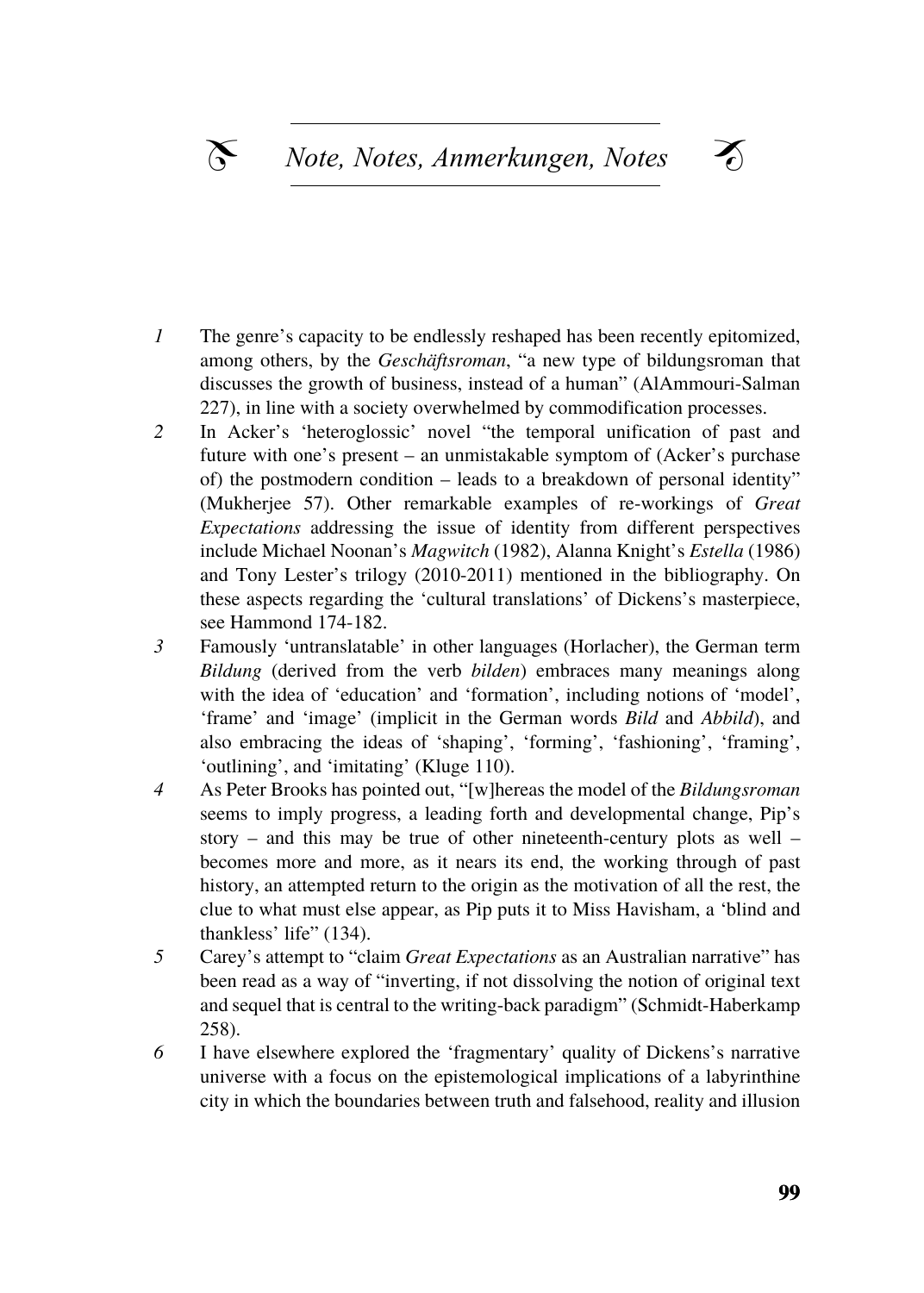become increasingly blurred. See Squeo 2003 and 2004 mentioned in the bibliography.

- *7* The metaphor of cartography is extensively explored in the novel. For the far-reaching implications of cartographic representation in imperial policy, see Simon Ryan's study quoted in the bibliography.
- *8* Strictly speaking, as the two scholars point out, "*Mister Pip* is neither a Victorian nor neo-Victorian text but lies in a different sphere as both critique and appropriation" (26).
- *9 Mister Pip* has been read as a "clarifying attack on the neo-imperialist corruption of governments and transnational capital" (Lawn 150) involved in the little known Pacific war of the early 1990s.
- *10* Whilst describing the progress of a young man from the country to the city and his ascent in social hierarchy in terms of 'education in the ways of the world', the novel undermines Victorian values and reshapes the Bildungsroman paradigm: it criticizes "the fastidious, ostentation and complacent nature of bourgeois respectability" (Brown 139) that produces the protagonist's alienation from himself and meaningfully implies a 'return to the origin' and a "gradual retrieval of the past" (Brooks 129). Recent revisionist readings of *Great Expectations* have seen it as a picture of "the crisis of self-fashioning" and of the Bildungsroman genre at large, testifying to the 'failure' of "European modernity" (Stević 2020).
- *11* The original ending, written in June 1861, is included in the *Appendix* of the Penguin edition quoted in the bibliography.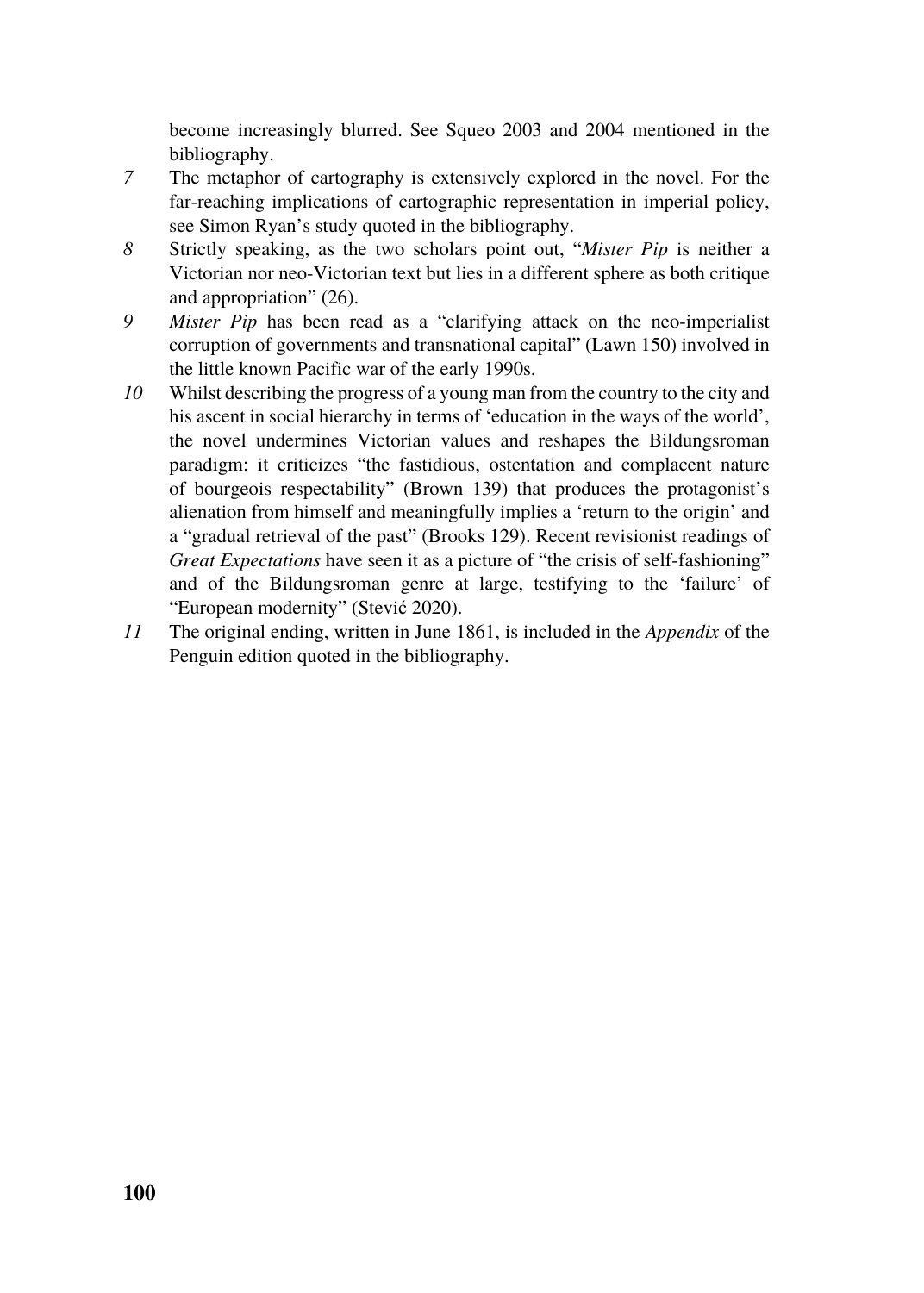$\chi$  Opere citate, *Œuvres* citées,



## *Zitierte Literatur, Works Cited*

Acker, Kathy. *Great Expectations: A Novel*. New York: Grove Press, 1983.

- Barash, david p. Barash, nanelle. *Madame Bovary's Ovaries. A Darwinian Look* AlAmmouri, Bayan and Dina Salman. "From Bildungsroman to 'Geschäftsroman': The Posthuman Neoliberal Novel". *GEMA Online Journal of Language* Bartalesi, lorenzo. *Estetica evoluzionistica. Darwin e l'origine del senso estetico*. *Studies* 21. 2 (May 2021): 225-237.
- Albertazzi, Silvia. *La letteratura postcoloniale. Dall'Impero alla World Literature*. Benus: Carocci, 2013.
- Armstrong, Nancy and Leonard Tennenhouse. "The Network Novel and How It Unsettled Domestic Fiction". In *A Companion to the English Novel*. Bölsche, wilhelm. *Die naturwissenschaftlichen Grundlagen der Poesie. Prole-*Eds. Stephen Arata, Madigan Haley, J. Paul Hunter and Jennifer Wicke. *gomena einer realistischen Ästhetik* [1887]. tübingen: niemeyer, 1976. Chichester: Blackwell, 2015: 306–20.

Armstrong, Nancy. "Why the Bildungsroman no longer works". *Textual Practice* den künsten". in *Literaturwissenschaft als Lebenwissenschaft. Programm –* 34.12 (2020): 2091–2111.

Ashcroft, Bill, Gareth Griffith and Helen Tiffin. *The Empire Writes Back: Theory* and Practice in Post-Colonial Studies Literature. London and New York: calabrese, stefano. "introduzione". in *Neuronarratologia. Il futuro dell'analisi* Routledge, 1989.

*dela accordings, 1999*. *Colonial Studies.* London and New York: Routledge, *and New York: Routledge*,  $.1998.$ 

- cometa, michele. "la letteratura necessaria. sul confine tra letteratura ed evolu-Ashcroft, Bill. *On Postcolonial Futures: Transformation of a Colonial Culture.*  zione". *Between* 1 (2011): 1-28. London and New York: Continuum, 2001.
- dissanayake, ellen. *Homo Aestheticus. Where Art Comes From and Why*. Bakhtin, Mikhail. "The Bildungsroman and Its Significance in the History of seattle/london: university of washington press, 1995. Realism (Toward a Historical Typology of the Novel)". In *Speech Genres*  eibl, karl. *Animal poeta. Bausteine der biologischen Kultur- und Literaturtheorie*. and Other Late Essays. Trans. Vern W. McGee. Eds. Caryl Emerson and **Mathematical Expanses** <u>i</u> inchestratività di controllatività di controllatività di controllatività di controllatività di controllatività<br>Controllatività di controllatività di controllatività di controllatività di controllatività di controllativ Michael Holquist. Austin: University of Texas Press, 1986: 10-59.
- Bamberg, Michael. "Who am I? Narration and its contribution to self and identity". *Freury and Fsychology*, sage, 21.1 (2010). 1-22. *Theory and Psychology*, Sage, 21.1 (2010): 1-22.
- Belamghari, Mohamed. "The Fragmentation of Identity Formation in the Age of **mocanzation** *. SAGE Open.* (Apr. 2020): 1-12. Glocalization". *SAGE Open*. (Apr. 2020): 1-12.
- Bhabha, Homi. *The Location of Culture*. London and New York: Routledge, 1994.
- 1994.<br>Boes, Tobias. "Modernist Studies and the Bildungsroman: A Historical Survey of montani, pietro. *Bioestetica. Senso comune, tecnica e arte nell'età della globaliz-*Critical Trends". *Literature Compass* 3.2 (2006): 230-243.
- Bolaki, Stella. *Unsettling the Bildungsroman. Reading Contemporary Ethnic American Women's Fiction*. Amsterdam: Rodopi, 2011.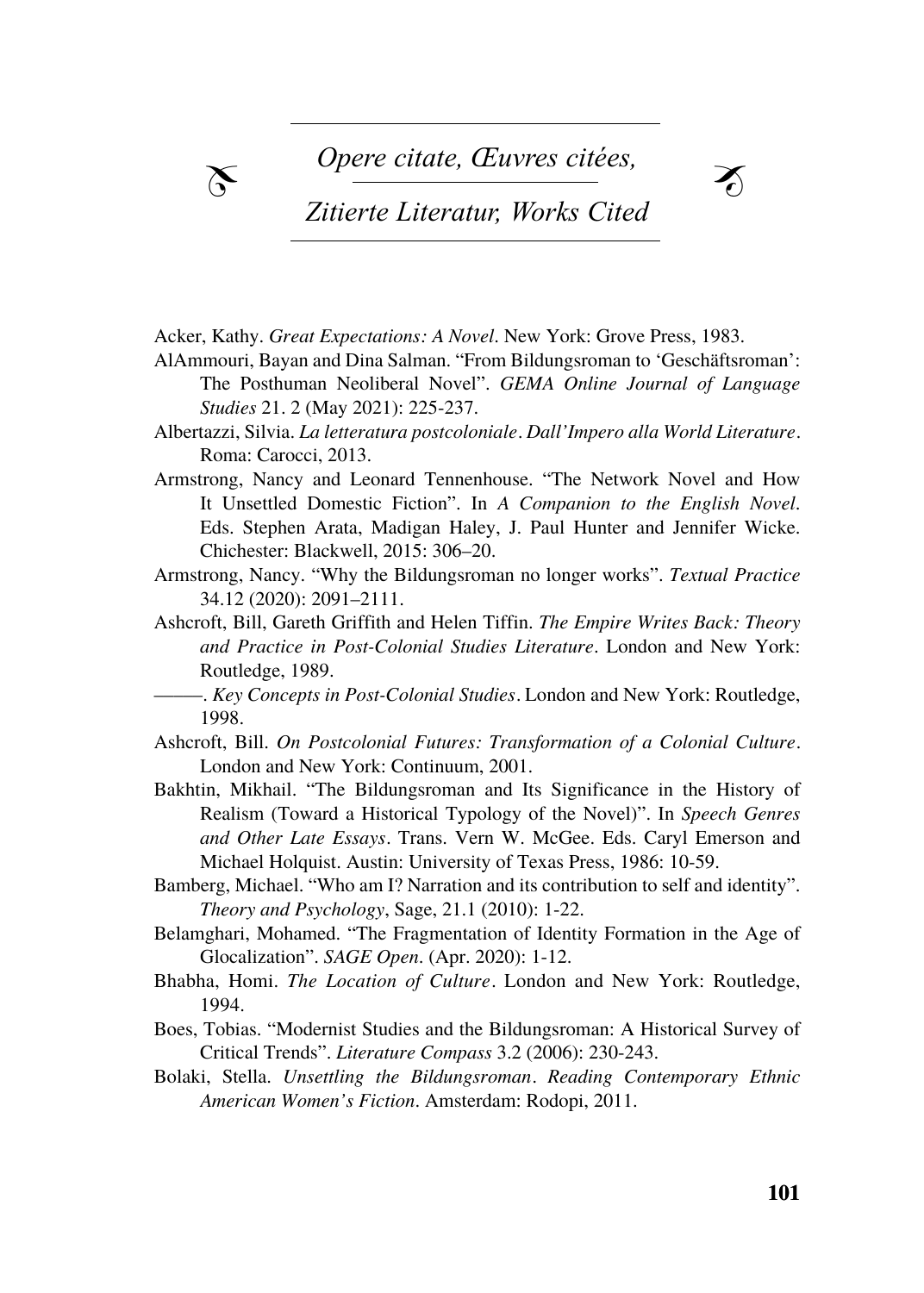- Brooks, Peter. "Repetition, Repression and Return: The Plotting of *Great Expectations*"*.* In *Reading for the Plot: Design and Intention in Narrative.*  Cambridge MA and London: Harvard University Press, 1984: 113-142.
- Brown, M. James. *Dickens. Novelist in a Market-Place*, London and New York: Palgrave Macmillan, 1982.
- Butter, Stella. "The Literary Making of Home(land) Transnational Fictions of Home in Lloyd Jones' *Mister Pip*". *Anthropological Journal of European Cultures* 23.2 (2014): 119-137.
- Cao, Claudia. *Le Riscritture di Great Expectations: sei letture del classico dickensiano.* Milano: Mimesis, 2016.
- Cao, Claudia. "Doubleness and Alienation in the *South Park Version* of *Great Expectations*". *International Journal of Comparative Literature & Translation Studies* 5.2 (2017): 25-31.
- Carey, Peter. *Jack Maggs*. London: Faber & Faber, 1997.

–––––. "Inner Conviction", Interview with Desmond Christy, *The Guardian*, 11 June 1998, https://www.theguardian.com/books/1998/jun/11/fiction. petercarey (last accessed 15 September 2021).

- –––––. "Interview", January 14, 2005. http://www.randomhouse.com (last accessed 15 September 2021).
- Chrisman, Laura. *Postcolonial Contraventions*. Manchester: Manchester University Press, 2013.
- Colomba, Caterina. "Pip is my story. Cross-Fertilising Narratives in Lloyd Jones's *Mister Pip*". *Il Tolomeo* 19 (2017): 275-286.
- Dickens, Charles. *Great Expectations* [1861] Ed. C. Mitchell. Harmondsworth: Penguin, 1996.
- Dolce, Maria Renata. "Peter Carey reinventa le Grandi Speranze dickensiane: dal capolavoro vittoriano a *Jack Maggs*". In *The Invention(s) of Charles Dickens.*  Eds. Gino Scatasta and Federica Zullo. Bologna: Bononia Univeristy Press, 2014: 211-226.
- Eco, Umberto. *On Literature*. Trans. Martin McLaughlin, Orlando: Artcourt, 2002.
- Esty, Joshua. *Unseasonable Youth: Modernism, Colonialism and the Fiction of Development*. Foreward by Mark Wollaeger and Kevin J.H. Dettmar. Oxford: Oxford University Press, 2012.
- Falk, Michael. "Making Connections: Network Analysis, the Bildungsroman and the World of the Absentee". *Journal of Language, Literature and Culture* 63. 2-3 (2016): 107-122.
- Foucault, Michel. *The Archaeology of Knowledge.* Trans. M. Sheridan Smith, London and New York: Routledge, 1972.
- Frow, John, Melissa Hardie and Vanessa Smith. "The Bildungsroman: Form and Transformations". *Textual Practice* 34. 12 (2020): 1905-1910.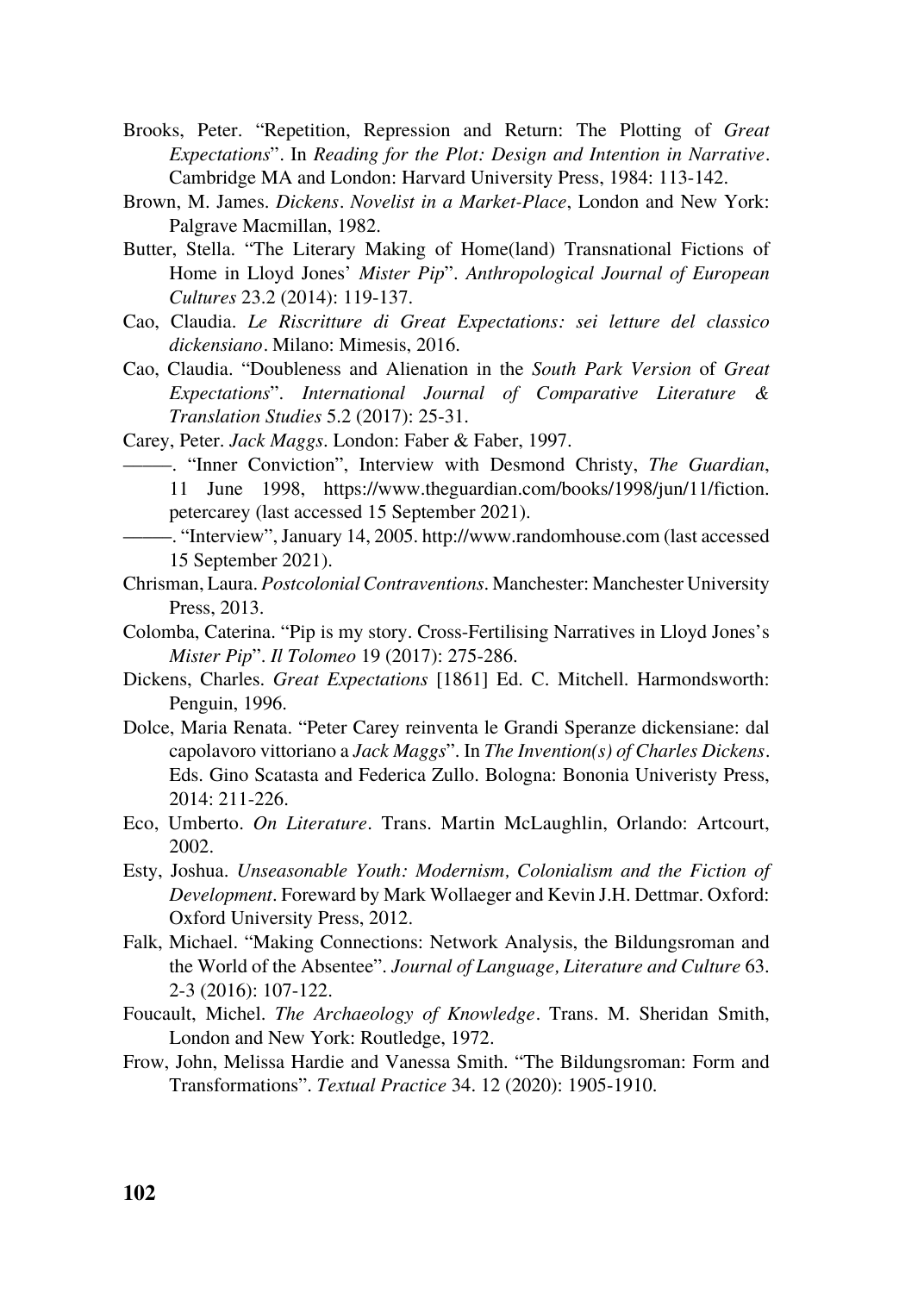- Genette, Gérard. [1982] *Palimpsests: Literature in the Second Degree.* Lincoln: University of Nebraska, 1997.
- Gikandi, Simon. "The Embarrassment of Victorianism: Colonial Subjects and the Lure of Englishness". In *Victorian Afterlife. Postmodern Culture Rewrites the Nineteenth Century.* Eds. John Kucich and Dianne F. Sadoff. Minneapolis and London: University of Minnesota Press, 2000: 157-185.
- Gilmour, Robin. "Pip and the Victorian Gentleman". In *Great Expectations. New Casebook*. Ed. R. D. Sell. London and New York: Palgrave, 1994: 110-122.
- Goldie, Matthew Boyd. *The Idea of the Antipodes. Place, People, and Voices*, London and New York: Routledge, 2010.
- Graham, Sarah. "Introduction". In *A History of Bildungsroman*. Ed. Sarah Graham. Cambridge: Cambridge University Press, 2019: 1-9.
- Hall, Stuart. "The Question of Cultural Identity". In *Modernity. An Introduction to Modern Societies*. Eds. S. Hall, David Held, Don Hubert and Kenneth Thompson. New York: Blackwell, 1996: 596-631.
- Hammond, Mary. *Charles Dickens's 'Great Expectations'. A Cultural Life 1860- 2012.* London and New York: Routledge, 2015.
- Hassal, Antony J. "A Tale of Two Countries. *Jack Maggs* and Peter Carey's Fiction". *Australian Literary Studies* 18.2 (1997): 128-135.
- Heilmann, Ann and Mark Llewellyn. *Neo-Victorianism. The Victorians in the Twenty-First Century, 1999-2009,* London and New York: Palgrave, 2010.
- Ho, Elizabeth. "Peter Carey's *Jack Maggs* and the Trauma of Convictism". *Antipodes* 17.2 (2003): 124–132.
- Ho, Elizabeth. *Neo-Victorianism and the Memory of Empire.* New York: Continuum, 2012.
- Hoagland, Erika. "The Postcolonial Bildungsroman". In *A History of Bildungsroman*. Ed. Sarah Graham, Cambridge: Cambridge University Press, 2019: 217-238.
- Horlacher, Rebekka. *The Educated Subject and the German Concept of Bildung. A Comparative Cultural History*, London and New York: Routledge, 2017.
- Hutcheon, Linda. *A Theory of Adaptation*. London and New York: Routledge, 2006.
- Jones, Lloyd. *Mister Pip.* London: John Murrey, 2007.
- Jordan, John O. "Dickens Re-visioned: *Jack Maggs* and the 'English Book'". In *Dickens: The Craft of Fiction and the Challenges of Reading. Proceedings of the Milan Symposium*. Ed. Rossana Bonadei, et al. Milano: Unicopi, 2000: 292-300.
- Kemske, Bonnie. *Kintsugi. The Poetic Mend*. London: Herbert Press, 2021.
- Kitty, Alexandra. *The Art of Kintsugi. Learning the Japanese Craft of Beautiful Repair*. Atglen: Schiffer Publishing, 2020.
- Kluge, Alexander. *Etymologisches Wörterbuch*. Berlin and New York: De Gruyter, 1999.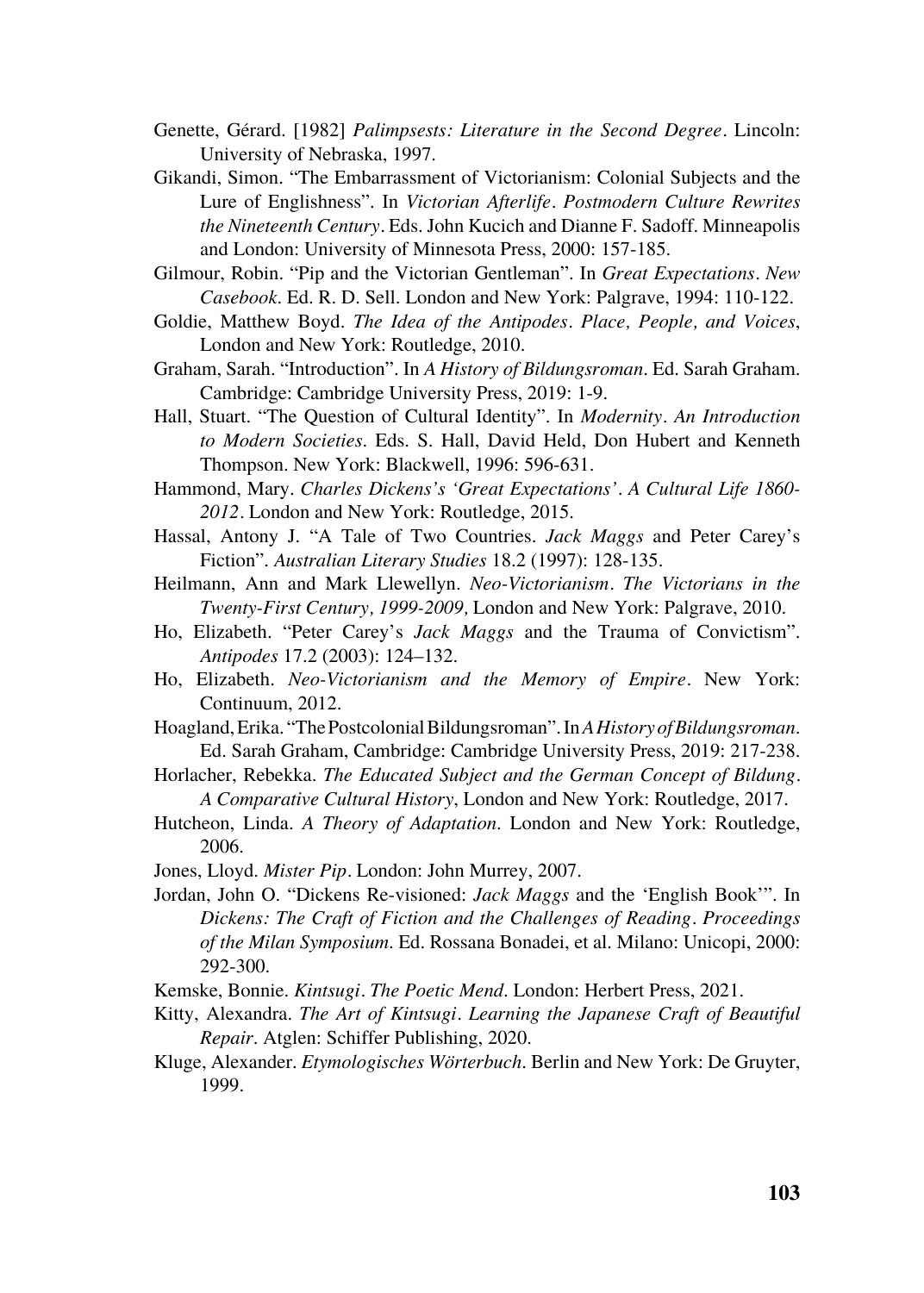Knight, Alanna. *Estella.* New York: St. Martin's Press, 1986.

- Kossew, Susan. "Pip in the Pacific: Reading as Sensation in Lloyd Jones's *Mister Pip*". In *Literature and Sensation*. Eds. Anthony Uhlmann, Helen Groth, Paul Sheehan and Stephen McLaren, Newcastle: Cambridge Scholars Publishing, 2009: 280-289.
- Kucich, John and Dianne F. Sadoff, eds. *Victorian Afterlife. Postmodern Culture Rewrites the Nineteenth Century*. Minneapolis and London: University of Minnesota Press, 2000.
- Latham, Monica. "Bringing Newness to the World: Lloyd Jones's 'Pacific Versions of *Great Expectations*". *Dickens Quarterly* 28.1 (March 2011): 22-40.
- Lawn, Jennifer. "What the Dickens: Storytelling and Intertextuality in Lloyd Jones' *Mister Pip*". In *Floating Worlds; Essays on Contemporary New Zealand Fiction*. Eds. Anna Jackson and Jane Stafford. Wellington, New Zealand: Victoria University Press, 2009: 143-163.
- Leavy, Patricia. "An Introduction to Empirical Examinations of Identity". In *Hybrid Identities. Theoretical and Empirical Examinations.* Eds. Keri E. Iyall Smith and Patricia Leavy, Leiden: Brill, 2008: 165-177.
- Lester, Tony. *The Magwitch Story.* London: New Generation Publishing, 2010.
- Lester, Tony. *The Magwitch Effect.* London: New Generation Publishing, 2010.
- Lester, Tony. *The Magwitch Legacy.* London: New Generation Publishing, 2011.
- Maack, Alexander. "Peter Carey's *Jack Maggs*: An Aussie Story?". In *Fabulating Beauty. Perspectives on the Fiction of Peter Carey*. Ed. Andreas Gaile, Amsterdam: Rodopi, 2005: 229-244.
- Marroni, Francesco, ed. *Great Expectations. Nel laboratorio di Dickens.* Roma: Aracne, 2006.
- McCullen, Aidan. *Undisruptable. A Mindset of Permanent Reinvention for Individuals, Organizations and Life*. Wiley-Blackwell, 2021.
- McLeod, John. *Postcolonial London: Rewriting the Metropolis.* London and New York: Routledge, 2004.
- Moraru, Christian. *Rewriting. Postmodern Narrative and Cultural Critique in the Age of Cloning.* State of New York: New York University Press, 2001.
- Moretti, Franco. *The Way of the World: The Bildungsroman in European Culture* [1986] Trans. Albert Sbragia, London and New York: Verso, 2000.
- Mukherjee Ankhi. *Aesthetic Hysteria. The Great Neurosis in Victorian Melodrama and Contemporary Fiction.* New York and London: Routledge, 2007.
- Nafisi, Azar. *The Republic of Imagination.* Harmondsworth: Penguin, 2014.
- Noonan, Michael. *Magwitch.* New York: St. Martin's Press, 1982.
- Pipic, Hano. "Trauma in Postcolonial *Bildungsromane* as Reflected in Selected Novels". In *Is this a Culture of Trauma? An Interdisciplinary Perspective.*  Eds. Jessica Aliaga Lavrijsen and Michael Bick. Leiden: Brill, 2013: 129- 140.